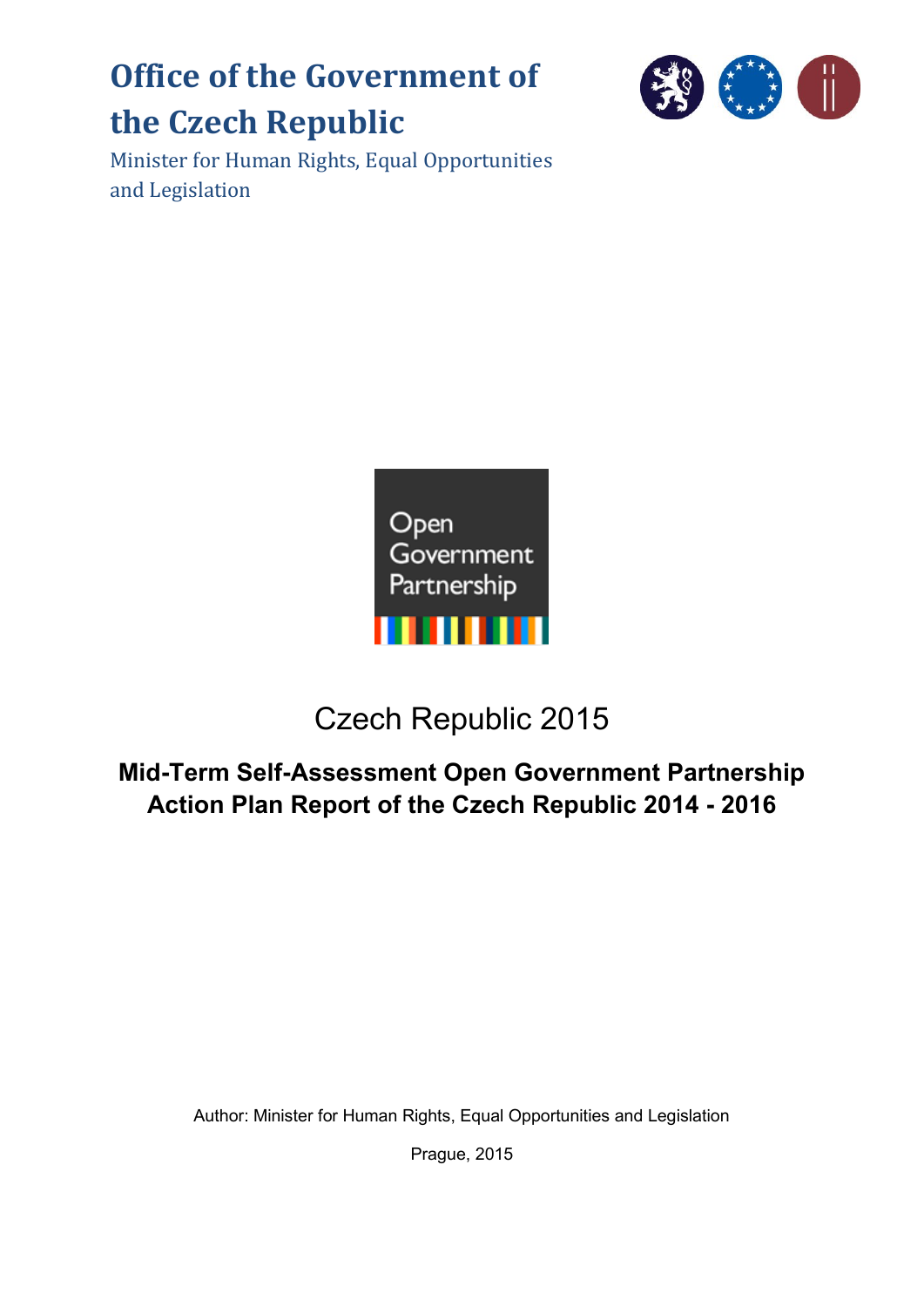

## **Contents**

| 1                        |                                                                                                                                                                       |  |
|--------------------------|-----------------------------------------------------------------------------------------------------------------------------------------------------------------------|--|
| $\overline{2}$           | Method of approving the National Action Plan of the Czech Republic 3                                                                                                  |  |
| 2.1                      |                                                                                                                                                                       |  |
| 3                        |                                                                                                                                                                       |  |
| $\overline{\mathcal{A}}$ |                                                                                                                                                                       |  |
| 4.1                      | II/1 Adoption of the new Act on Civil Service ensuring depolitisaticisation,<br>professionalization and stabilisation of public administration and its implementation |  |
| 4.2                      |                                                                                                                                                                       |  |
| 4.3                      |                                                                                                                                                                       |  |
| 5                        |                                                                                                                                                                       |  |
| 6                        |                                                                                                                                                                       |  |
| 6.1                      | Conference of the national contact points in OGP member countries 18                                                                                                  |  |
| 6.2                      |                                                                                                                                                                       |  |
| 6.3                      |                                                                                                                                                                       |  |
| $\overline{7}$           |                                                                                                                                                                       |  |
| 7.1                      |                                                                                                                                                                       |  |
| 7.2                      |                                                                                                                                                                       |  |
| 7.3                      |                                                                                                                                                                       |  |
| 7.4                      |                                                                                                                                                                       |  |
| 8                        |                                                                                                                                                                       |  |
| 8.1                      |                                                                                                                                                                       |  |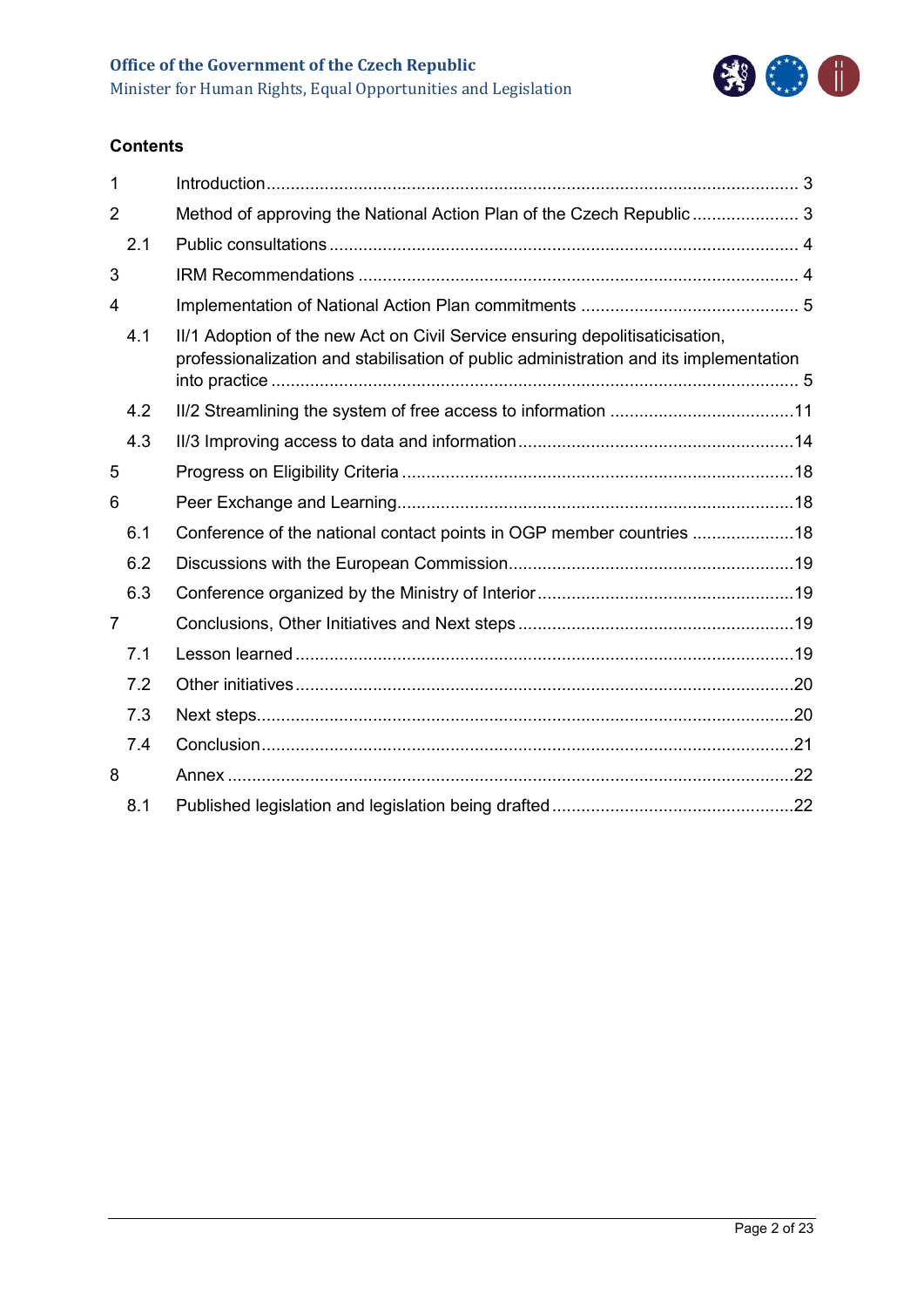

## <span id="page-2-0"></span>**1 Introduction**

The Open Government Partnership (hereafter the "**OGP**") is a voluntary imitative of the US government aimed at supporting openness, transparency, combating corruption and increasing civic participation. Czech Republic joined this international initiative by its Resolution of 14 September 2011 No. 691 with the objective of transforming state institutions into more open, efficient and responsible institutions. By gradually meeting its commitments, the Czech Republic attempts to primarily respond to two of the five key challenges of the OGP, i.e. to significantly increase integrity in public administration and to manage public funds more efficiently. Meeting these commitments will result in fulfilling all four core values within the OGP – transparency, civic participation, accountability, and finally, technology and innovations for openness and accountability. The objective that the Czech Republic pursues is to considerably increase transparency of public administration processes and to simplify access to information and data that are available to public administration institutions. Making this information increasingly available will enable the general public to better orient itself in the public administration activities and thus have a better control over its management, but also to involve the public in decision-making processes on the national level.

## <span id="page-2-1"></span>**2 Method of approving the National Action Plan of the Czech Republic**

The first **Czech Republic Open Government Partnership Action Plan** was approved by the Czech government on 4 April 2012 by Resolution No. 243 and represented the first document which defined the three chief commitments on the part of the Czech government:

- **II/1 adoption of a new Act on Civil Service ensuring depolitisaticisation, professionalization and stabilisation of public administration and its implementation into practice;**
- **II/2 streamlining the system of free access to information;**
- **II/3 improving access to data and information.**

These commitments responded to the priorities then defined in the "**Government Anti-Corruption Strategy for years 2011 and 2012**", as well as to the requirements formulated primarily by non-governmental organizations. Thorough consultations took place before these commitments were adopted, including an interactive questionnaire and a public workshop where representatives of public administration sector and non-profit nongovernmental organizations and academia participated. General public was informed about the course of preparation of the National Action Plan (NAP) and had an opportunity to comment on the areas concerned. The said areas of concern were then adopted as the chief commitments within the National Action Plan.

Subsequent fulfilment of these commitments had been described in the "**OGP National Action Plan Assessment 2012 and its updates**" (hereafter the "2012 Report"). This document concluded that the formerly defined commitments had not been fulfilled. The 2012 Report had been approved by the Czech government on 19 June 2013 by its Resolution No. 477, which integrated all three commitments into Chapter III with the title **Updated OGP National Action Plan of the Czech Republic** (hereafter the "**Updated NAP**"). The OGP Steering Committee received the 2012 Report and the Updated NAP on 28 June 2013.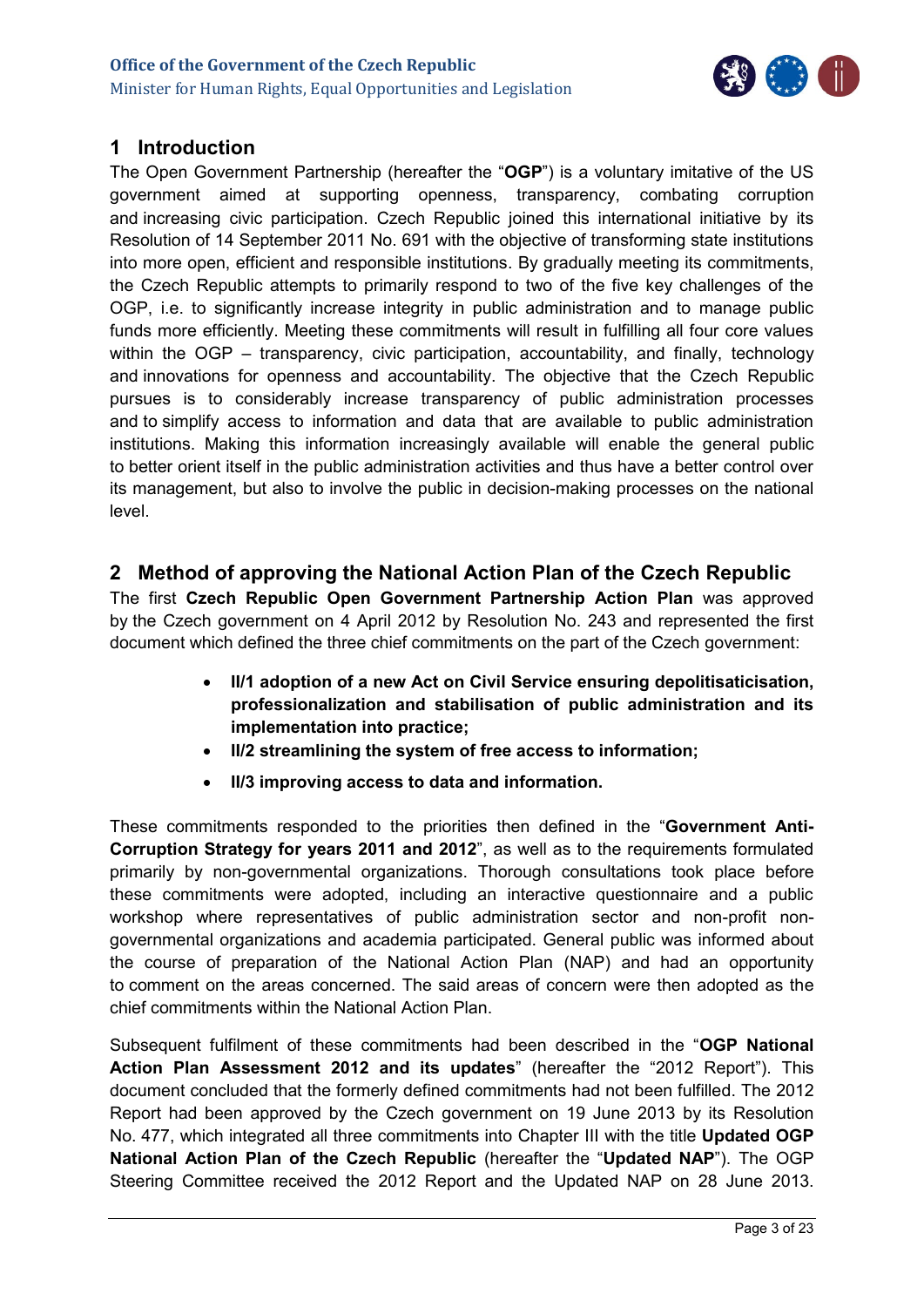

Based on the above mentioned Resolution and the task defined therein, the Minister for Human Rights, Equal Opportunities and Legislation submitted an information to the Czech government on the achieved fulfilment of commitments under the Czech OGP National Action Plan as well as on the further involvement of the Czech Republic with the OGP initiative along with the innovated Action Plan, which adopted the commitments defined in the original Action Plan, as updated pursuant to the degree of their fulfilment. This OGP National Action Plan of the Czech Republic 2014 - 2016 (hereafter the "Second Action Plan"), which forms a basis for this Mid-Term Self-Assessment Report, was consequently approved by the Czech government on 12 November 2014 by its Resolution No. 929.

Due to retaining the original commitments, which were defined during the course of consultations when the original NAP had been created, the consultation process during formulating the Second Action Plan (SAP) did not involve the general public. SAP has been created, among other, pursuant to the recommendations of the **OGP Independent Reporting Mechanism** (hereinafter the "IRM"), which concluded, in its report entitled "**Czech Republic: 2012-2013 Development Report**" that each of the three defined commitments had been fulfilled only in limited degree. The updated commitments also responded to the tasks defined in the Programme Declaration promulgated by the Bohuslav Sobotka's government, which were then projected into the Government Anti-Corruption Conception 2015 - 2017 and into the Anti-Corruption Action Plan 2015. The objective of the SAP 2014 - 2016 is to achieve fulfilment of the originally adopted commitments within the prescribed period.

#### <span id="page-3-0"></span>**2.1 Public consultations**

The "Mid-Term Self-Assessment Open Government Partnership Action Plan Report of Czech Republic 2014 – 2016" (hereafter the "Self-Assessment Report") was submitted to the general public on 31 August 2015 for two-week consultations. The consultations process was published on the Czech Republic government's website [www.vlada.cz](http://www.vlada.cz/) and at the Government Anti-Corruption Council at [www.korupce.cz.](http://www.korupce.cz/) The general public did not take the opportunity to consult during the provided period (31 August – 14 September 2015). The Self-Assessment Report had been consulted within the working committee chaired by the Chairman of the Government Anti-Corruption Council with regard to transparency of the state administration, and had been subsequently noted by the committee and also by the Government Anti-Corruption Council. The Government Anti-Corruption Council may be considered, due to its compositions including, besides the state administration representatives, also NGOs and entrepreneur's associations, local governments and members of the academia, a "multi-stakeholder forum" within the meaning of OGP requirements. The public consultations did not produce any considerable comments, which could be expounded on within this Self-Assessment Report.

## <span id="page-3-1"></span>**3 IRM Recommendations**

The first IRM report was published in April 2013 after completion of the first twelve-month implementation Action Plan cycle. This document bears the title "Czech Republic: 2012-2013 Development Report." The Report concluded that commitments are fulfilled only in limited degree as well as containing recommendations how to improve this situation in the future. The Second Action Pan (SAP) integrated most of these IRM recommendations. The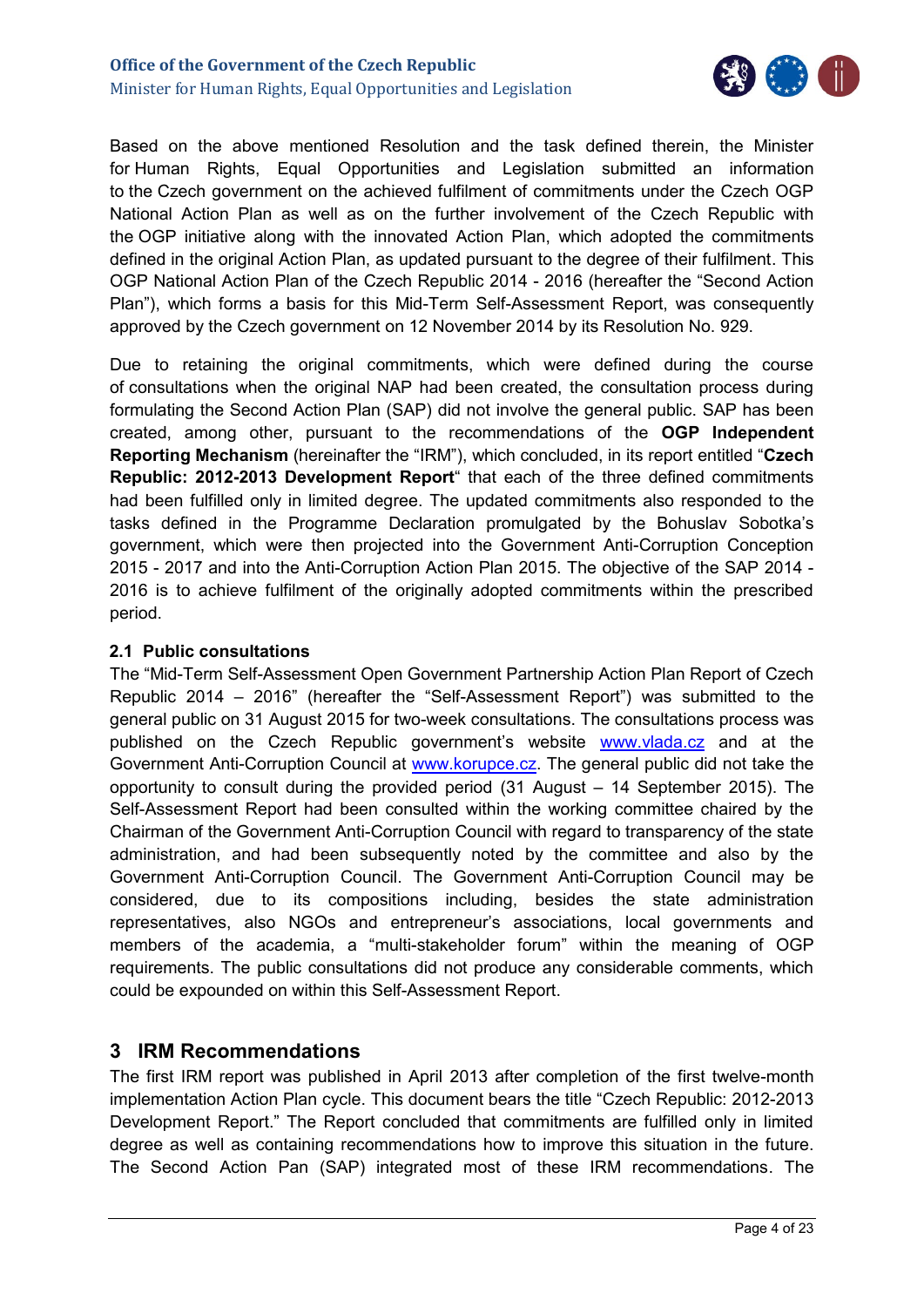

objective was to prepare a high-quality National Action Plan, which would quickly and efficiently fulfil the previously defined commitments.

 **II/1 Adoption of the new Act on Civil Service ensuring depolitisaticisation, professionalization and stabilisation of public administration and its implementation into practice**

The coalition government of Bohuslav Sobotka promulgated a Programme Declaration, which included as one of its priorities adoption of a functional and high-quality Act on Civil Service including its implementation. The said Act came into force on 1 January 2015. Pursuant to IRM recommendations this meant that the Czech Republic fulfilled the requirement of better declaration of general objectives in line with the OGP commitments to increase public accountability. In additional, this also resulted in a more precise formulation of separation of political and civil service posts, as well as in creation of unified systemization rules, which will be subsequently updated during adoption of implementing regulation to the Act. All subsequent processes will follow the schedule contained within the adopted Act and related implementing and civil service regulation, which shall ensure depolitisaticisation, professionalization and stabilisation of public administration.

### **II/2 Streamlining the system of free access to information**

IRM recommendations concluded that the contents of the original commitment may be used for the amendment of the Act on Free Access to Information and thus also for the improvement of this free access. Authors of the said amendment made several changes following the IRM recommendations. One of them involved a more detailed elaboration of the bill with respect to the newly adopted Directive of the European Parliament and the Council 2013/37/EU, whose transposition will result in increased efficiency of public administration, its openness towards citizens, transparency and faster access to information by the general public.

### **III/3 Improving access to data and information**

The chief IRM recommendation asked for creation of a unified coordination strategy for the central state administration bodies, which should facilitate subsequent process of fulfilling this commitment. The Second Action Plan thus reflected these recommendations in including creation of such guidelines. As of the date hereof the draft of these guidelines is being finalised. We are also in the process of drafting a bill defining a detailed timeline for the fulfilment of this commitment, as recommended by the IRM.

## <span id="page-4-0"></span>**4 Implementation of National Action Plan commitments**

## <span id="page-4-1"></span>**4.1 II/1 Adoption of the new Act on Civil Service ensuring depolitisaticisation, professionalization and stabilisation of public administration and its implementation into practice**

Adoption of the new Act No. 234/2014 Coll., on Civil Service, ensuring depolitisaticisation, professionalization and stabilisation of public administration, represents a very important commitment for the Czech Republic, which is based on core values of the OGP as well as the Action Plan, respectively the Second Action Plan, which also forms a part of the current Czech government Programme Declaration and other government anti-corruption documents (the Government Anti-Corruption Conception for the Years 2015 to 2017, the Anti-Corruption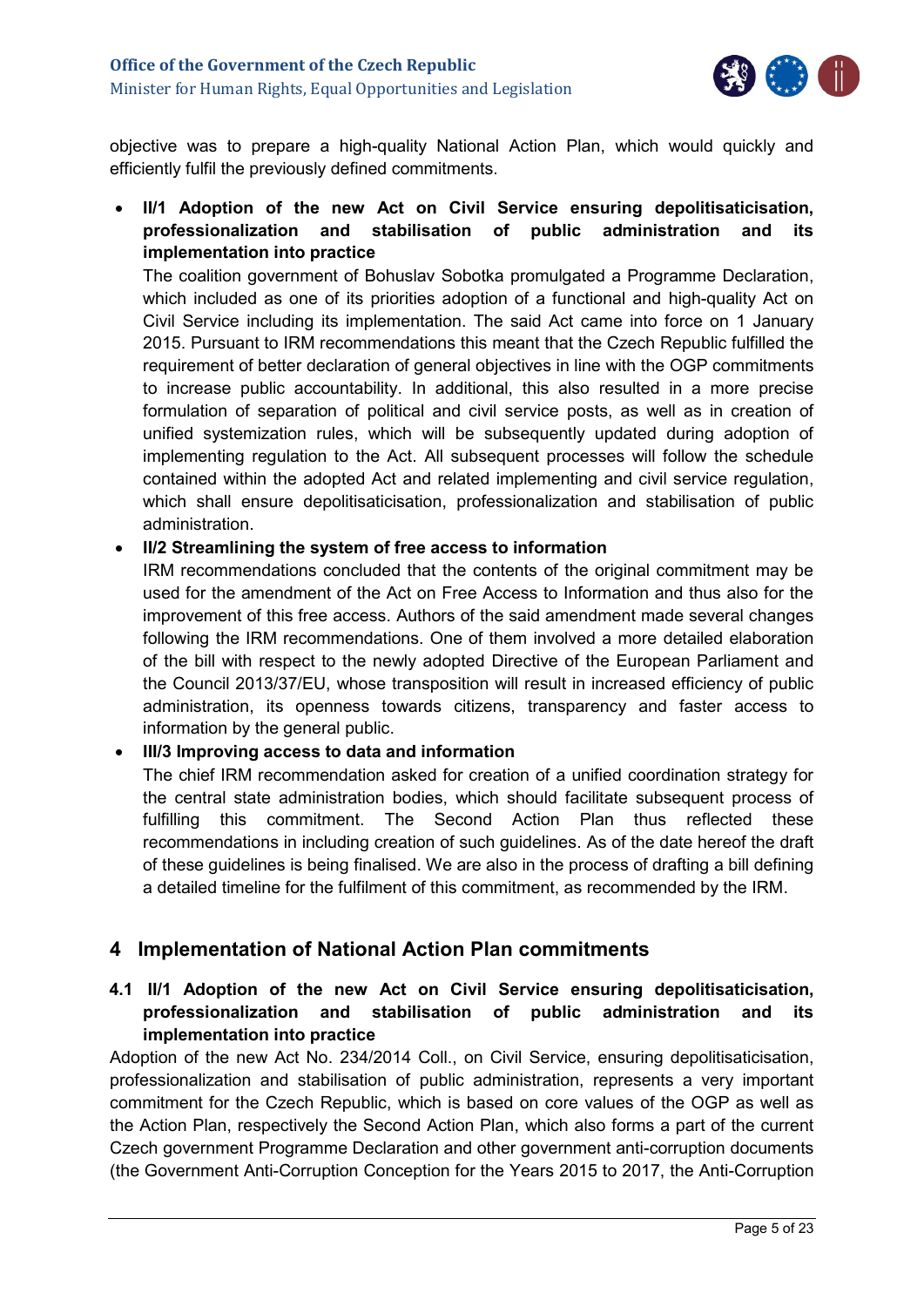

Action Plan for 2015). The Act was promulgated on 6 November 2014, when certain of its provisions took legal effect, while the Act as a whole came into force on 1 January 2015. The Act is being implemented into practice primarily by systemization of civil service posts and work posts, clear separation of civil service and political positions, by starting Civil Service Information System etc. The implementing regulations have also been adopted (please the Annex hereto). IRM recommendations were duly considered when drafting the present Act.

Given the rather extensive scope of the Act we anticipate that the related commitment will be fully completed only in 2017. Before that we need to complete, at all individual civil service authorities, competition and recruitment of the state secretaries pursuant to the Act's transition provisions, define and pass civil service examinations for civil servants and to draft a bill regulating civil service identity cards. Considering that the new Act No. 234/2014 Coll., on Civil Service already came into force, and considering that only one piece of implementing regulation to be drafted remains, we may declare this commitment to have been completed in substantial degree.

**II/1 Adoption of the new Act on Civil Service ensuring depolitisaticisation, professionalization and stabilisation of public administration and its implementation into practice**

| <b>RESPONSIBILITY</b>                                                                                | <b>LEADING</b><br><b>IMPLEMENTING AGENCY</b>                                                                                                                                                                                                                                                                                                                                                                                                                                                                           | Ministry of the Interior                                                     |  |  |
|------------------------------------------------------------------------------------------------------|------------------------------------------------------------------------------------------------------------------------------------------------------------------------------------------------------------------------------------------------------------------------------------------------------------------------------------------------------------------------------------------------------------------------------------------------------------------------------------------------------------------------|------------------------------------------------------------------------------|--|--|
|                                                                                                      | <b>RESPONSIBLE PERSON</b>                                                                                                                                                                                                                                                                                                                                                                                                                                                                                              | Josef Postránecký                                                            |  |  |
|                                                                                                      | <b>TITLE / DEPARTMENT</b>                                                                                                                                                                                                                                                                                                                                                                                                                                                                                              | Deputy Minister of the Interior for the Civil<br>Service                     |  |  |
|                                                                                                      | <b>CONTACT PERSON</b>                                                                                                                                                                                                                                                                                                                                                                                                                                                                                                  | Kateřina Vojtová                                                             |  |  |
|                                                                                                      | <b>TITLE / DEPARTMENT</b>                                                                                                                                                                                                                                                                                                                                                                                                                                                                                              | Office of the Deputy Minister of the Interior                                |  |  |
|                                                                                                      |                                                                                                                                                                                                                                                                                                                                                                                                                                                                                                                        | for the Civil Service                                                        |  |  |
|                                                                                                      | <b>E-MAIL</b>                                                                                                                                                                                                                                                                                                                                                                                                                                                                                                          | statnisluzba@mvcr.cz                                                         |  |  |
|                                                                                                      | <b>TELEPHONE</b>                                                                                                                                                                                                                                                                                                                                                                                                                                                                                                       | 974 818 220                                                                  |  |  |
| <b>OTHER</b>                                                                                         | <b>CO-LEADING</b>                                                                                                                                                                                                                                                                                                                                                                                                                                                                                                      | Ministry of Labour and Social Affairs,                                       |  |  |
| <b>PLAYERS</b>                                                                                       | <b>IMPLEMENTING AGENCY</b>                                                                                                                                                                                                                                                                                                                                                                                                                                                                                             | Ministry of Education, Youth and Sports,                                     |  |  |
|                                                                                                      | Ministry of Foreign Affairs                                                                                                                                                                                                                                                                                                                                                                                                                                                                                            |                                                                              |  |  |
|                                                                                                      | <b>OTHER</b>                                                                                                                                                                                                                                                                                                                                                                                                                                                                                                           | <b>Civil Service Authorities</b>                                             |  |  |
| <b>MAIN</b><br><b>OBJECTIVE</b>                                                                      | administration                                                                                                                                                                                                                                                                                                                                                                                                                                                                                                         | ensure depolitisaticisation, professionalization and stabilisation of public |  |  |
| <b>BRIEF</b><br><b>DESCRIPTION</b><br><b>OF</b><br><b>COMMITMENT</b><br>(140)<br>character<br>limit) | depolitisaticisation – transparent competition and recruitment, civil<br>$\bullet$<br>service post is not dependent on political changes (e.g. changes<br>within the government composition) and setting up a more rigid<br>process by approved systemization of civil service posts and work<br>posts of employees guarantees that ad hoc organizational changes<br>are more difficult to implement<br>stabilisation - career advancement system motivating civil servants<br>$\bullet$<br>to remain in civil service |                                                                              |  |  |
|                                                                                                      | professionalization - civil service examination and assessment,<br>$\bullet$<br>system of continuous training of civil servants                                                                                                                                                                                                                                                                                                                                                                                        |                                                                              |  |  |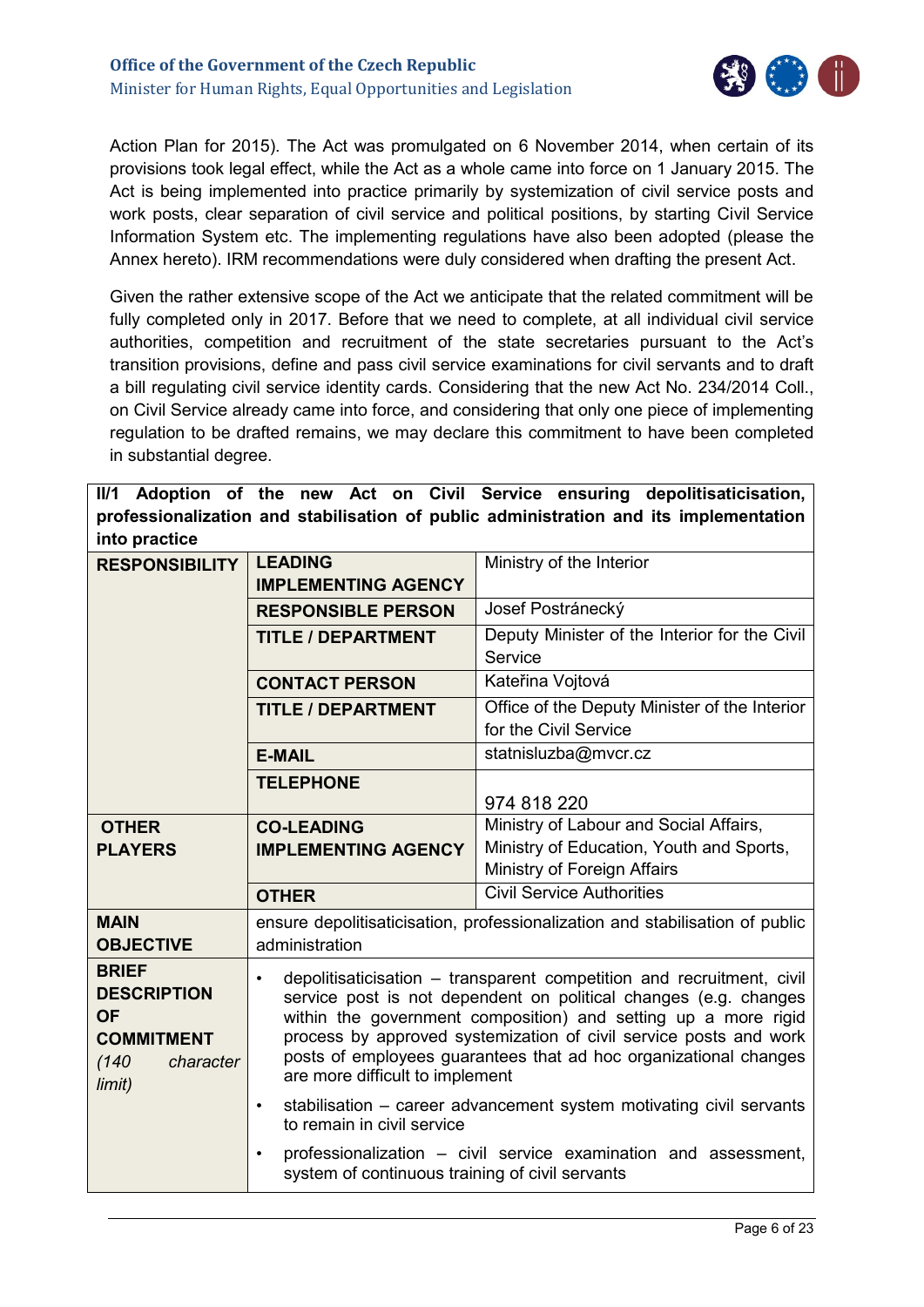

| <b>RELEVANCE</b><br>(Brief description<br>this<br>how<br>commitment<br>is<br>relevant<br>to<br><b>OGP</b><br>advancing<br>values) | Information for civil service authorities and the general public are already<br>available at www.mvcr.cz/sluzba. This website contains relevant laws,<br>opinions, methodological guidelines, civil service regulations, forms,<br>frequently asked questions. A monthly newsletter 'Civil Service' is<br>published in electronic version and in hardcopy, as a part of the Public<br><b>Administration Bulletin.</b><br>Regular meetings and guideline workshops are taking place involving                                                                                                                                                                                                                                                                                        |  |
|-----------------------------------------------------------------------------------------------------------------------------------|-------------------------------------------------------------------------------------------------------------------------------------------------------------------------------------------------------------------------------------------------------------------------------------------------------------------------------------------------------------------------------------------------------------------------------------------------------------------------------------------------------------------------------------------------------------------------------------------------------------------------------------------------------------------------------------------------------------------------------------------------------------------------------------|--|
|                                                                                                                                   | representatives of civil service authorities. Professional public and<br>representatives of civil service authorities,<br>unions<br>and<br>other<br>stakeholders participate in drafting legislation, guidelines.                                                                                                                                                                                                                                                                                                                                                                                                                                                                                                                                                                   |  |
|                                                                                                                                   | In addition, there are regular meeting with the European Commission<br>(EC) and representatives of civil service authorities of the Czech<br>Republic. Czech Republic consulted drafting of implementing regulations<br>with the EC and EC is overseeing proper implementation of the Act on<br>Civil Service.                                                                                                                                                                                                                                                                                                                                                                                                                                                                      |  |
|                                                                                                                                   | A Civil Service Information System (CSIS) has been put into operation<br>on 1 July 2015 at https://portal.isoss.cz/; this portal is intended for the<br>use by the general public and by the civil service authorities. Citizens<br>may find information on completed civil service examinations, which<br>includes publicly available overview of civil servants, who completed<br>a civil service examination for specific fields of civil service. CSIS also<br>contains a list of vacant civil service posits, which contains information of<br>competition and recruitment to those positions, as well as a portal where<br>one may apply for the civil service examination, providing information on<br>dates, locations and times for examinations for individual positions. |  |
|                                                                                                                                   | The fundamental requirement for meeting the core values of public<br>accountability are the competition and recruitment pursuant to the Civil<br>Service Act. The following positions were staffed since 1 January 2015<br>pursuant to the said Act:                                                                                                                                                                                                                                                                                                                                                                                                                                                                                                                                |  |
|                                                                                                                                   | Deputy Minister for the Civil Service (February 2015),<br>$\bullet$                                                                                                                                                                                                                                                                                                                                                                                                                                                                                                                                                                                                                                                                                                                 |  |
|                                                                                                                                   | Human Resources Director for the Civil Service (March 2015),<br>$\bullet$                                                                                                                                                                                                                                                                                                                                                                                                                                                                                                                                                                                                                                                                                                           |  |
|                                                                                                                                   | State Secretaries (March - June 2015) and                                                                                                                                                                                                                                                                                                                                                                                                                                                                                                                                                                                                                                                                                                                                           |  |
|                                                                                                                                   | Recruitments are also running for civil service authorities heads.<br>$\bullet$                                                                                                                                                                                                                                                                                                                                                                                                                                                                                                                                                                                                                                                                                                     |  |
|                                                                                                                                   | The important factor is to introduce the individual field of civil service,<br>both for the purposes of meeting required professional competences<br>and to facilitate civil service examinations for specific positions, and also<br>to establish the right of a civil servant to refuse execution of a task,<br>which falls outside his fields of civil service. Citizens may verify, using<br>CSIS, whether the civil servant they communicate with, duly completed<br>the required examination in that specific field of civil service.                                                                                                                                                                                                                                         |  |
|                                                                                                                                   | Another important measure in this area is introduction of civil service<br>assessment, which will be performed annually, and which will be<br>reviewable; should such assessment result in declaration of insufficient<br>performance, another assessment will take place within the next 6<br>months and of there exists a repeated insufficient performance such fact<br>will establish a reason for termination of civil service status. A similar<br>function is fulfilled by disciplinary responsibility of the civil servant and<br>disciplinary procedures in case of dereliction of duty by a civil servant or                                                                                                                                                              |  |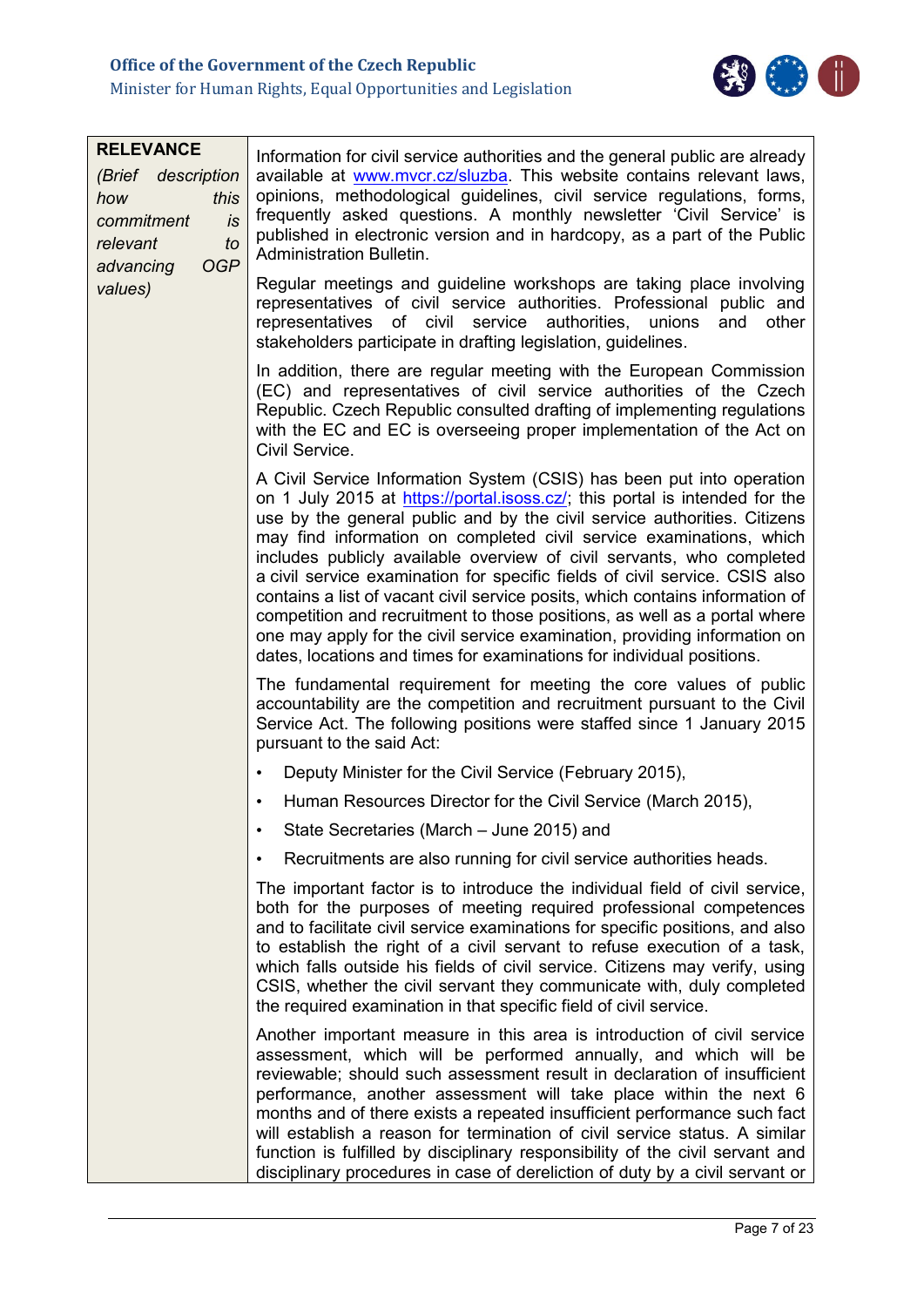

|                                                                                                                                                       | senior civil servant.                                                                                                                                                                                                                                                                                           |                                                                                                                                                                                                                                                                                                                                                                |                                                                                                                                                                 |                                                                                                                |  |  |
|-------------------------------------------------------------------------------------------------------------------------------------------------------|-----------------------------------------------------------------------------------------------------------------------------------------------------------------------------------------------------------------------------------------------------------------------------------------------------------------|----------------------------------------------------------------------------------------------------------------------------------------------------------------------------------------------------------------------------------------------------------------------------------------------------------------------------------------------------------------|-----------------------------------------------------------------------------------------------------------------------------------------------------------------|----------------------------------------------------------------------------------------------------------------|--|--|
|                                                                                                                                                       | At the same time, we have implemented measures<br>facilitating<br>whistleblowing, and the competent civil service authorities<br>appointed<br>the so-called investigators, who will review any reports concerning<br>suspicion of illicit activities in civil service.                                          |                                                                                                                                                                                                                                                                                                                                                                |                                                                                                                                                                 |                                                                                                                |  |  |
|                                                                                                                                                       | In order to ensure stabilization, the government approved on 15 June<br>2015 Resolution No. 465 on the first systemization within the meaning of<br>the Act on Civil Service, and the budgetary measures include provisions<br>for systemization in 2016.                                                       |                                                                                                                                                                                                                                                                                                                                                                |                                                                                                                                                                 |                                                                                                                |  |  |
|                                                                                                                                                       | <b>OGP VALUES</b>                                                                                                                                                                                                                                                                                               |                                                                                                                                                                                                                                                                                                                                                                |                                                                                                                                                                 |                                                                                                                |  |  |
|                                                                                                                                                       | <b>ACCESS TO</b><br><b>INFORMATION</b>                                                                                                                                                                                                                                                                          | <b>CIVIC</b><br><b>PARTICIPATION</b>                                                                                                                                                                                                                                                                                                                           | <b>RESPONSIBILITY</b>                                                                                                                                           | <b>TECHNOLOGIES</b><br>A INNOVATIONS                                                                           |  |  |
|                                                                                                                                                       | Publishing<br>information on<br>vacant service<br>posts; singing up<br>for civil service<br>examinations:<br>information on<br>passed<br>examinations;<br>Publication of<br>information at the<br>dedicated website<br>and answers to<br>questions.                                                             | Involvement of<br>the<br>professional<br>public and the<br>civil service<br>authorities;<br>provision of<br>information at<br>websites.                                                                                                                                                                                                                        | Competition to<br>Fill a Vacant<br><b>Civil Service</b><br>post; field of civil<br>service;<br>assessment;<br>disciplinary<br>responsibility;<br>whistleblowing | CSIS, with a<br>part dedicated<br>to the public<br>and a part<br>dedicated to<br>civil service<br>authorities. |  |  |
| <b>AMBITION</b><br><i>(intended</i><br>policy<br>results - how the<br>commitments<br>helps openness or<br>how the openness<br>improves<br>governance) | $\bullet$<br>transparent and efficient in service it provides.<br>$\bullet$<br>in the area of civil service.                                                                                                                                                                                                    | Perception of the state administration by the general public as<br>a professional, stable and politically independent body, which is<br>Expedient and extensive provision on information ensuring maximum<br>degree of information that is available to professional and lay public.<br>Involvement of the general public in ex post evaluation of legislation |                                                                                                                                                                 |                                                                                                                |  |  |
| <b>COMPLETION</b>                                                                                                                                     | <b>NOT STARTED</b>                                                                                                                                                                                                                                                                                              | <b>LIMITED</b>                                                                                                                                                                                                                                                                                                                                                 | <b>SUBSTANTIAL</b>                                                                                                                                              | <b>COMPLETED</b>                                                                                               |  |  |
| <b>LEVEL</b>                                                                                                                                          |                                                                                                                                                                                                                                                                                                                 |                                                                                                                                                                                                                                                                                                                                                                | X                                                                                                                                                               |                                                                                                                |  |  |
| <b>DESCRIPTION</b><br>OF THE<br><b>RESULTS</b>                                                                                                        | Adoption of Act No. 234/2014 Coll., on Civil Service and its<br>promulgation on 6 November 2014; the Act became entirely effective<br>on 1 January 2015.                                                                                                                                                        |                                                                                                                                                                                                                                                                                                                                                                |                                                                                                                                                                 |                                                                                                                |  |  |
|                                                                                                                                                       | The organizational structure within the Ministry of the Interior now<br>$\bullet$<br>incorporates Section for the Civil Service, with two departments.                                                                                                                                                          |                                                                                                                                                                                                                                                                                                                                                                |                                                                                                                                                                 |                                                                                                                |  |  |
|                                                                                                                                                       | Implementing regulation published on 1 July 2015 defining fields of<br>$\bullet$<br>civil service, defining rules for organization of civil service authorities;<br>defining details of civil servants' assessments and the link between<br>assessment and the personal benefits; defining instances when civil |                                                                                                                                                                                                                                                                                                                                                                |                                                                                                                                                                 |                                                                                                                |  |  |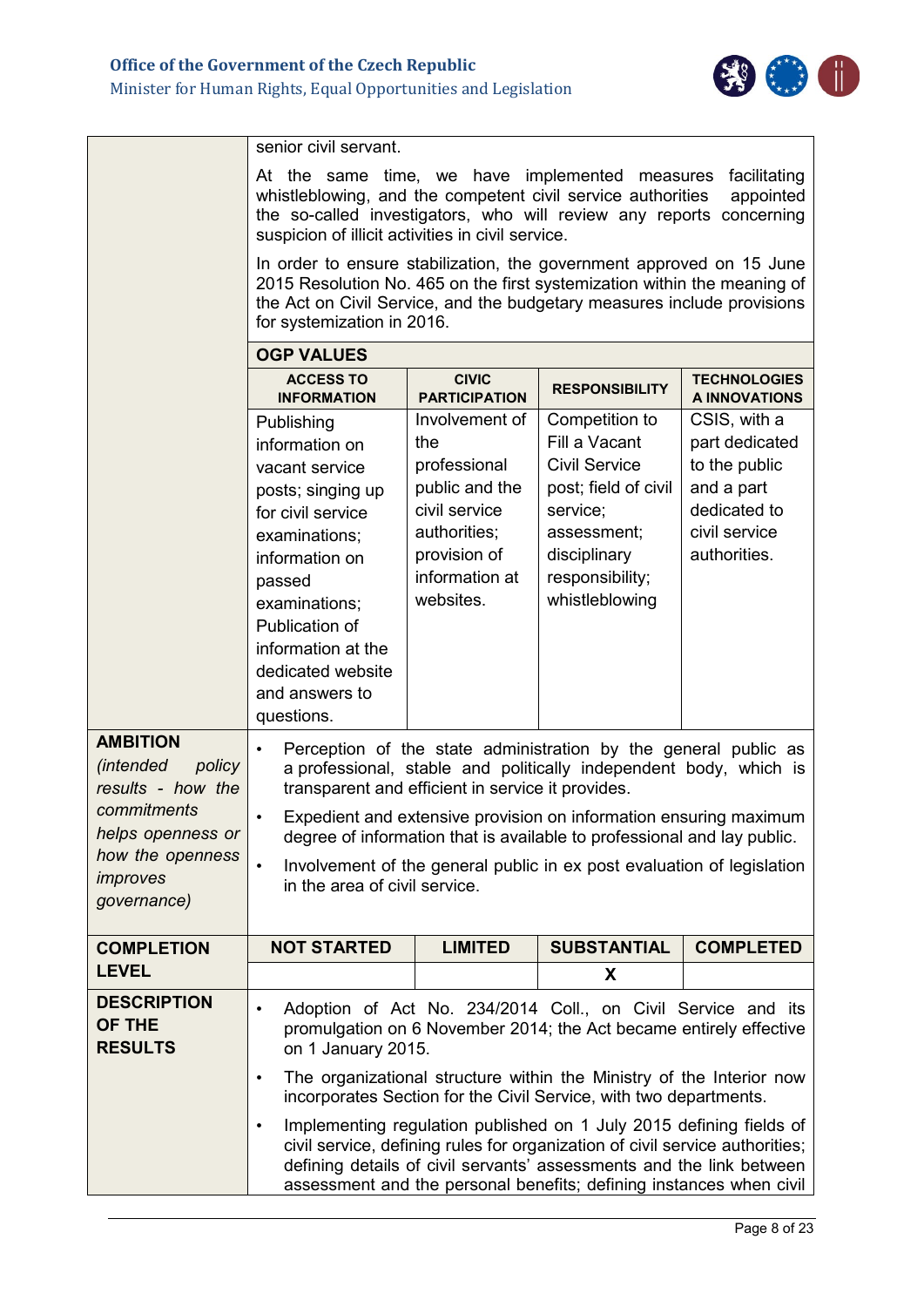

| servants may be employed for a definite period of time; rules for<br>performance of civil service from other locations and rules for<br>creating conditions for work life balance with civil service; rules<br>defining impediments in civil services under which civil servants are<br>entitled to a salary, on equality of certain examinations and<br>professional qualifications in the special part of the civil service<br>examination; on measures related to; whistleblowing at a service<br>authority on performance of civil service outside of the Czech<br>Republic during public holidays; on details of civil service<br>examinations; on Czech language examination for applicants<br>applying for a position within the civil service, who are not citizens of<br>the Czech Republic. A Decree defining diplomatic and consular<br>positions (see Annex) is also being prepared and is close to<br>completion. Decree defining the form of civil service identity card will<br>be drafted in the following period. |
|------------------------------------------------------------------------------------------------------------------------------------------------------------------------------------------------------------------------------------------------------------------------------------------------------------------------------------------------------------------------------------------------------------------------------------------------------------------------------------------------------------------------------------------------------------------------------------------------------------------------------------------------------------------------------------------------------------------------------------------------------------------------------------------------------------------------------------------------------------------------------------------------------------------------------------------------------------------------------------------------------------------------------------|
| The following positions were staffed since 1 January 2015<br>$\bullet$<br>pursuant to the said Act – (completed)<br>Deputy Minister for the Civil Service (February 2015),<br>$\circ$<br>appointed by the government,<br>Human Resources Director for the Civil Service (March<br>$\circ$<br>2015), appointed by the government,<br>State Secretaries (March $-$ June 2015), appointed by the<br>$\circ$<br>Deputy Minister for the Civil Service,<br>The existing management positions - who are considered, as<br>$\circ$<br>of 1 July 2015, to be civil servants, who are ex lege subject to<br>the Act on Civil Service; these are undergoing swearing in<br>ceremonies (by 31 August 2015).                                                                                                                                                                                                                                                                                                                                   |
| The first systemization pursuant to the Act on Civil Service -<br>$\bullet$<br>approved by the government on 15 June 2015 by Resolution No.<br>465.                                                                                                                                                                                                                                                                                                                                                                                                                                                                                                                                                                                                                                                                                                                                                                                                                                                                                |
| Creation of the Civil Service Information System; intensive<br>$\bullet$<br>communication and cooperation with ICT professional, personnel<br>departments of the civil service authorities and suppliers of HR<br>systems.                                                                                                                                                                                                                                                                                                                                                                                                                                                                                                                                                                                                                                                                                                                                                                                                         |
| Civil Service Examinations – formulation of questions for the<br>$\bullet$<br>general and special part of the examination, setting up CSIS for<br>logging applications for examinations, definition of competences for<br>the special parts of the examination, preparation of guidelines.                                                                                                                                                                                                                                                                                                                                                                                                                                                                                                                                                                                                                                                                                                                                         |
| Whistleblowing – appointment of investigators at individual civil<br>$\bullet$<br>service authorities, setting up a system for reviews of notifications,<br>drafting of guidelines.                                                                                                                                                                                                                                                                                                                                                                                                                                                                                                                                                                                                                                                                                                                                                                                                                                                |
| Conditions for work life balance with civil service - drafting<br>$\bullet$<br>guidelines, forms agreements on performance of civil service from<br>other locations.                                                                                                                                                                                                                                                                                                                                                                                                                                                                                                                                                                                                                                                                                                                                                                                                                                                               |
| Professional management of civil servants by coordinating<br>$\bullet$<br>activities, organizing regular meetings, publication of interpretative<br>opinions and forms, cooperation within the framework of a working<br>group, drafting of guidelines regarding individual areas of the Act on<br>Civil Service, issue of civil service rules and controls.                                                                                                                                                                                                                                                                                                                                                                                                                                                                                                                                                                                                                                                                       |
| Regular meetings concerning implementation of the Act on Civil                                                                                                                                                                                                                                                                                                                                                                                                                                                                                                                                                                                                                                                                                                                                                                                                                                                                                                                                                                     |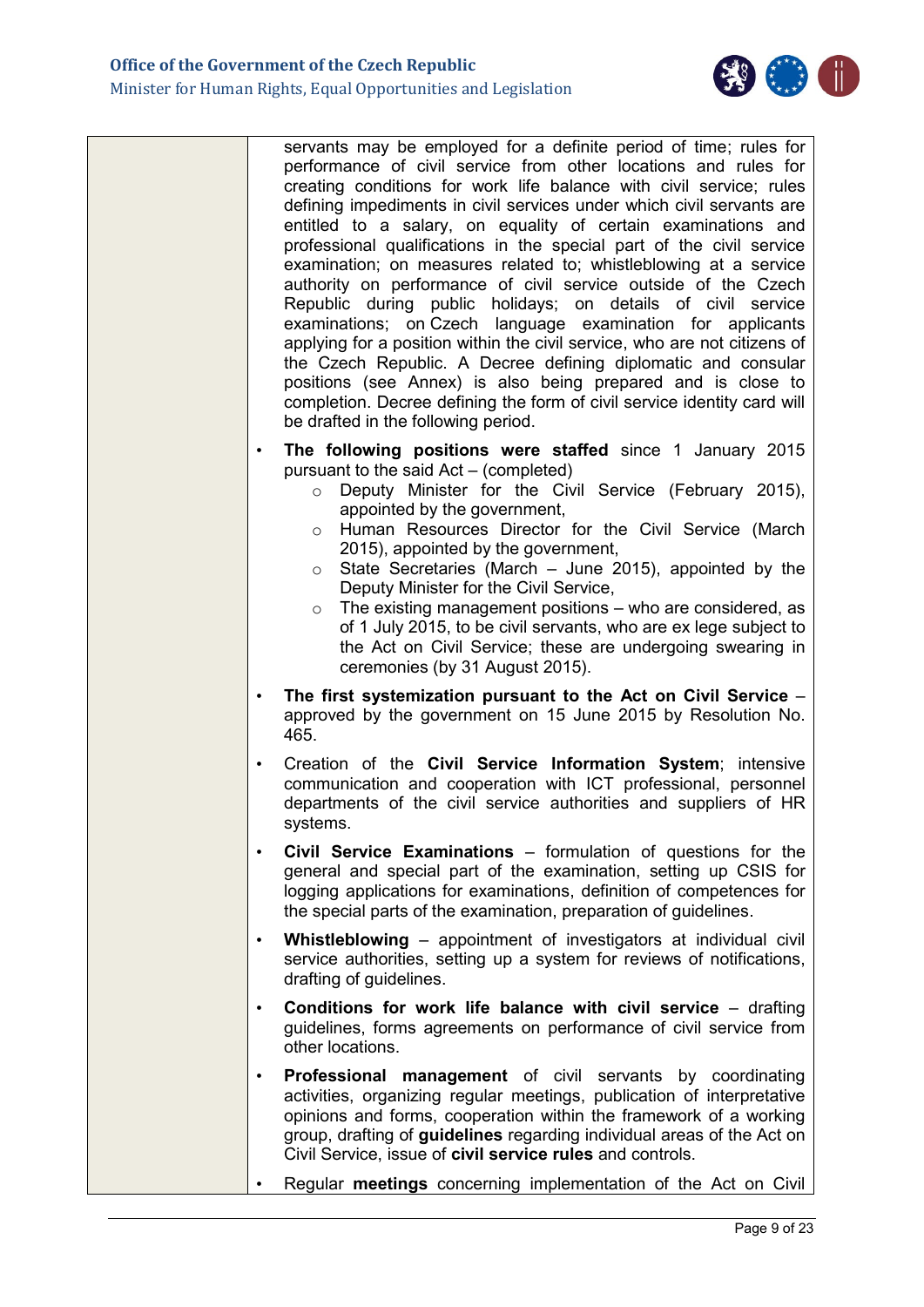

|                                                                                                                                                                                                                                                                 | Service with state secretaries, representatives of the European<br><b>Commission.</b>                                                                                                                                                                                                                                                                                                                                      |  |  |  |
|-----------------------------------------------------------------------------------------------------------------------------------------------------------------------------------------------------------------------------------------------------------------|----------------------------------------------------------------------------------------------------------------------------------------------------------------------------------------------------------------------------------------------------------------------------------------------------------------------------------------------------------------------------------------------------------------------------|--|--|--|
|                                                                                                                                                                                                                                                                 | Regular meetings with representatives of civil service authorities<br>$\bullet$<br>(especially HR departments) at working rules - methodological<br>meetings, working groups, consultations.                                                                                                                                                                                                                               |  |  |  |
|                                                                                                                                                                                                                                                                 | Providing answers to numerous questions, publication of FAQ at<br>$\bullet$<br>dedicated websites.                                                                                                                                                                                                                                                                                                                         |  |  |  |
|                                                                                                                                                                                                                                                                 | Consultations with co-leading implementing agencies concerning<br>$\bullet$<br>questions and interpretations.                                                                                                                                                                                                                                                                                                              |  |  |  |
| <b>END DATE</b>                                                                                                                                                                                                                                                 | 30 June 2017                                                                                                                                                                                                                                                                                                                                                                                                               |  |  |  |
| <b>NEXT STEPS</b>                                                                                                                                                                                                                                               | Drafting a bill for systemization of civil service authorities by 1<br>$\bullet$<br>January 2016 pursuant to Section 184 paragraph 3 of Act No.<br>234/2014 Coll., on Civil Service, whose objective is to detail civil<br>service posts of civil servants and work posts of employees and its<br>submission to the government. Drafting systemization measures for<br>the following years (prepared always in Q3 and Q4). |  |  |  |
| Controls pursuant to the Act on Civil Service (civil service status,<br>$\bullet$<br>evaluations of compliance with systemization of civil service posts,<br>controls of creating conditions for work life balance with civil service);<br>continuous controls. |                                                                                                                                                                                                                                                                                                                                                                                                                            |  |  |  |
|                                                                                                                                                                                                                                                                 | Staffing the civil service posts of civil servants and recruitment for<br>$\bullet$<br>management positions pursuant to transition provisions of the Act on<br>Civil Service (by 30 June 2016 and 30 June 2017).                                                                                                                                                                                                           |  |  |  |
|                                                                                                                                                                                                                                                                 | Civil service examinations $-$ general part $-$ of the current employees<br>$\bullet$<br>pursuant to transition provisions of Act on Civil Servants (by 30 June<br>2017).                                                                                                                                                                                                                                                  |  |  |  |
|                                                                                                                                                                                                                                                                 | Appointment of new civil servants based on competition pursuant to<br>$\bullet$<br>Act on Civil Service and their duty to pass a civil service examination<br>general and special part (from 1 July 2015).                                                                                                                                                                                                                 |  |  |  |
|                                                                                                                                                                                                                                                                 | Recognition of equality of examinations by civil service authorities<br>$\bullet$<br>(starting on 1 July 2015)                                                                                                                                                                                                                                                                                                             |  |  |  |
|                                                                                                                                                                                                                                                                 | Practical implementation of Act on Civil Service - civil service<br>$\bullet$<br>decisions, investigations of reports submitted by whistle-blowers or<br>disciplinary measures etc. (starting on 1 July 2015).                                                                                                                                                                                                             |  |  |  |
|                                                                                                                                                                                                                                                                 | Development and extension of the CSIS and adding functionalities<br>$\bullet$<br>(by 1 January 2017).                                                                                                                                                                                                                                                                                                                      |  |  |  |
| <b>ADDITIONAL INFORMATION</b>                                                                                                                                                                                                                                   |                                                                                                                                                                                                                                                                                                                                                                                                                            |  |  |  |
|                                                                                                                                                                                                                                                                 | (Description on what remains to be achieved, risks and challenges to implementing                                                                                                                                                                                                                                                                                                                                          |  |  |  |
| the commitment)                                                                                                                                                                                                                                                 |                                                                                                                                                                                                                                                                                                                                                                                                                            |  |  |  |
| Director of a Section),                                                                                                                                                                                                                                         | Staffing of civil service posts and Recruitment performed by civil service authorities<br>Recruitment to be announced by 31 December 2015 and by 30 June 2016 the senior<br>civil servant posts should be fully staffed (Deputy for management of the Section and                                                                                                                                                          |  |  |  |

– Announcement of Recruitment by 30 June 2016 and by 30 June 2017 the senior civil service positions should be staffed (Department Directors and Unit Directors),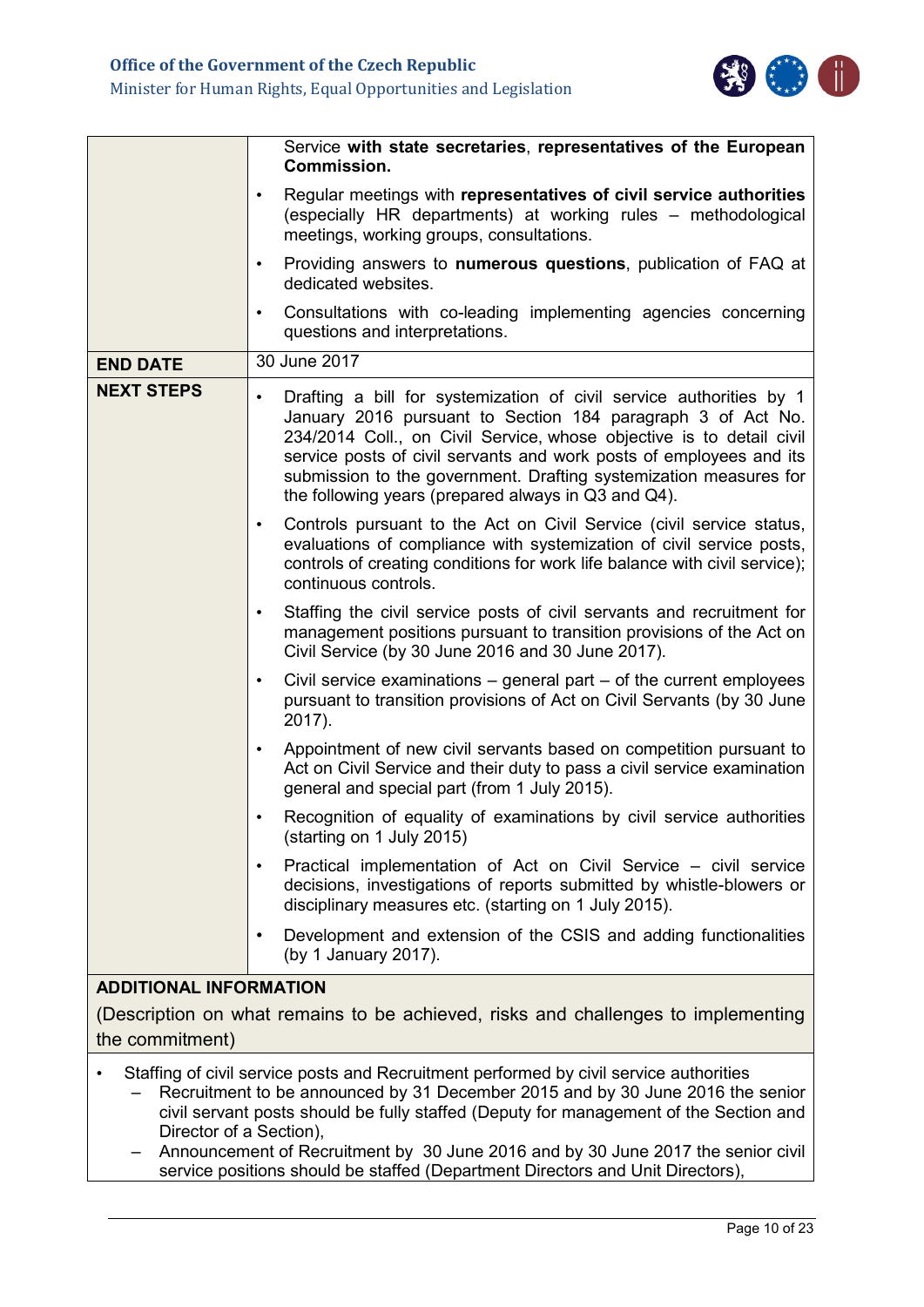

- Current employees were required to apply by 31 August 2015 to be accepted into civil service; the civil service authority shall decide on these applications by do 31 December 2015.
- Submit a draft proposal for systemization of civil service posts and work posts to the government by 1 January 2016 pursuant to Section 184 paragraph 3 of Act No. 234/2014 Coll., on Civil Service, and subsequent annual systemization measures. Risks threatening proper execution of competences of the civil service authorities:
	- frequent changes to systemization outside regular intervals,
	- changes to already systemized positions in connection with implementation of projects funded from European structural and investment funds,
	- changes to competences of the civil service authorities.
- Drafting implementing regulations:
	- Decree defining the form of civil service identity cards.
- Development and extension of the CSIS and adding functionalities.

### <span id="page-10-0"></span>**4.2 II/2 Streamlining the system of free access to information**

Fulfilment of the commitment to streamline the free access to information system is the second of three commitments which were originally adopted within the National Action Plan of 2011. This commitment relates to value and core OGP challenges and forms a part of the Czech government's Programme Declaration as well as its anti-corruption documents. The objective is to make the data produced by public administration available to professional and general public in a manner, which will enable repeated use of this data for various purposes and in a number of software applications. In the Second Action Plan, this commitment was modified with respect to the adoption of Directive of the European Parliament and the Council 2013/37/EU, which requires that a set of rules is introduced allowing repeated use of documents (the so-called RE-USE principle) and facilitating access to such documents. This principle has been integrated into the bill No. 106/1999 Coll., on free access to information. Contrary to the previous versions of the bill, and thanks to the IRM recommendations, some of the institutions loose the right to refuse to provide information.

Given that the legislative process had been completed and the bill No. 106/1999 Coll. was adopted as Act No. 222/2015 Coll. dated 12 August 2015, amending Act No. 106/1999 Coll., on Free Access to Information, as amended; this Act was promulgated on 10 September 2015 in the Collection of laws, with effect as of that day; by this step, we may consider this commitment to have been fulfilled in substantial degree. The sole remaining step, which remains to complete this commitment in full, is the drafting of a guideline considering the implemented changes into the free access to information.

| II/2 Streamlining the system of free access to information |                                                        |                      |  |
|------------------------------------------------------------|--------------------------------------------------------|----------------------|--|
| <b>RESPONSIBILITY</b>                                      | <b>LEADING</b><br><b>IMPLEMENTING</b><br><b>AGENCY</b> | Ministry of Interior |  |
|                                                            | <b>RESPONSIBLE</b><br><b>PERSON</b>                    | Jana Vildumetzová    |  |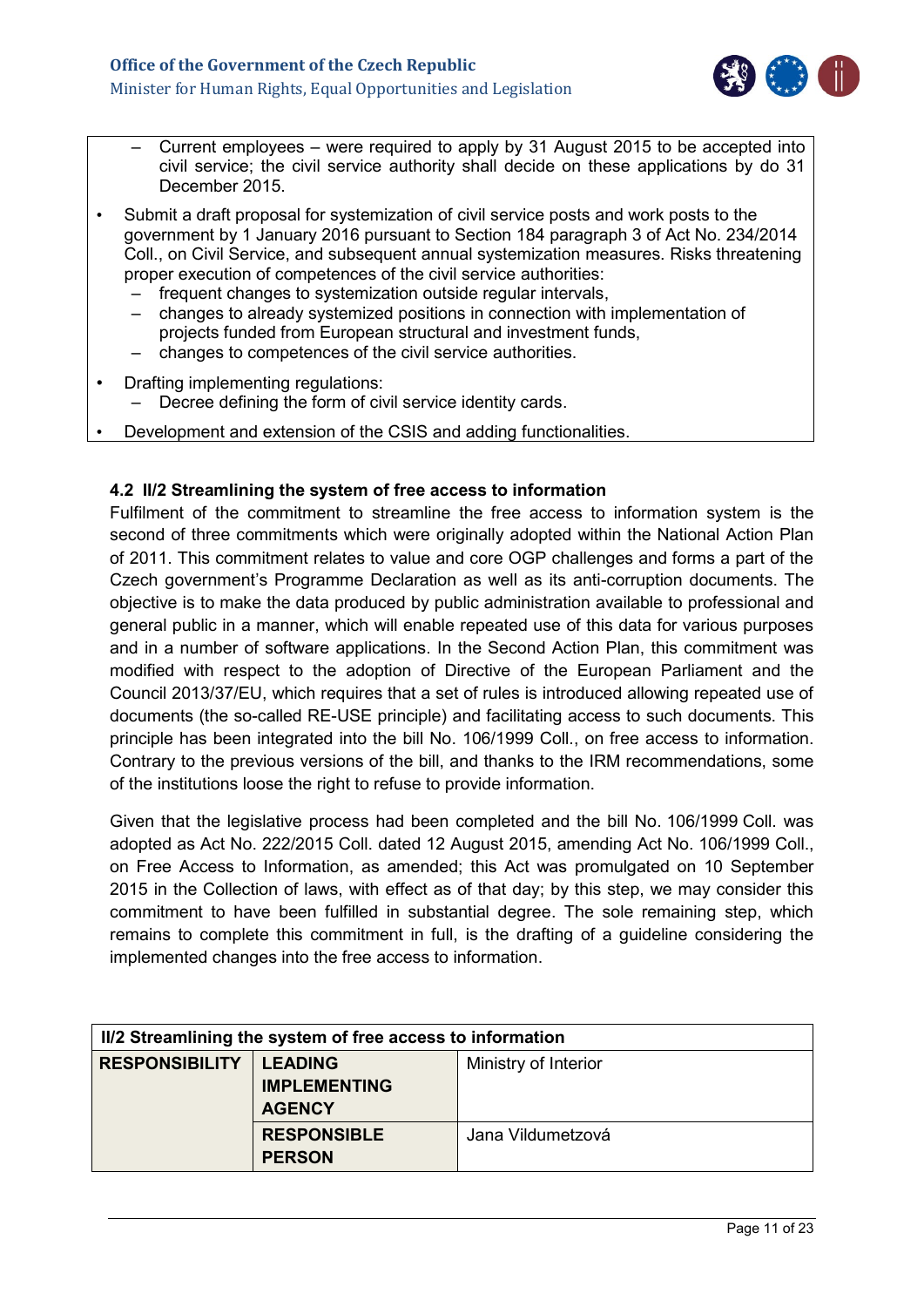

|                                                                                                                | <b>TITLE / DEPARTMENT</b>                                                                                                                                                                                                                                                                            |                                                                                                                                                                          | Deputy Minister of the Interior for the<br>Management of the Public Administration<br>Section |                                                                                                                                                                                                 |                                                                                                                                                                                                          |
|----------------------------------------------------------------------------------------------------------------|------------------------------------------------------------------------------------------------------------------------------------------------------------------------------------------------------------------------------------------------------------------------------------------------------|--------------------------------------------------------------------------------------------------------------------------------------------------------------------------|-----------------------------------------------------------------------------------------------|-------------------------------------------------------------------------------------------------------------------------------------------------------------------------------------------------|----------------------------------------------------------------------------------------------------------------------------------------------------------------------------------------------------------|
|                                                                                                                | <b>CONTACT PERSON</b>                                                                                                                                                                                                                                                                                |                                                                                                                                                                          | Tomáš Jirovec, Adam Furek                                                                     |                                                                                                                                                                                                 |                                                                                                                                                                                                          |
|                                                                                                                | <b>TITLE / DEPARTMENT</b>                                                                                                                                                                                                                                                                            |                                                                                                                                                                          | and Control                                                                                   |                                                                                                                                                                                                 | Dept. of Public Administration, Supervision                                                                                                                                                              |
|                                                                                                                | <b>E-MAIL</b>                                                                                                                                                                                                                                                                                        |                                                                                                                                                                          | tomas.jirovec@mvcr.cz,                                                                        |                                                                                                                                                                                                 |                                                                                                                                                                                                          |
|                                                                                                                |                                                                                                                                                                                                                                                                                                      |                                                                                                                                                                          | adam.furek@mvcr.cz                                                                            |                                                                                                                                                                                                 |                                                                                                                                                                                                          |
|                                                                                                                | <b>TELEPHONE</b>                                                                                                                                                                                                                                                                                     |                                                                                                                                                                          |                                                                                               | 974 816 447, 974 816 421                                                                                                                                                                        |                                                                                                                                                                                                          |
| <b>OTHER</b><br><b>PLAYERS</b>                                                                                 | <b>SPOLULEADING</b><br><b>IMPLEMENTING</b><br><b>AGENCY</b>                                                                                                                                                                                                                                          |                                                                                                                                                                          |                                                                                               |                                                                                                                                                                                                 |                                                                                                                                                                                                          |
|                                                                                                                | <b>OTHER</b>                                                                                                                                                                                                                                                                                         |                                                                                                                                                                          |                                                                                               |                                                                                                                                                                                                 |                                                                                                                                                                                                          |
| <b>MAIN</b><br><b>OBJECTIVE</b>                                                                                | Make data produced and collected by the public administration<br>institutions accessible to professional and general public in a manner<br>that will allow repeated use (re-use) of this data for various purposes<br>and in a number of various software applications.                              |                                                                                                                                                                          |                                                                                               |                                                                                                                                                                                                 |                                                                                                                                                                                                          |
| <b>BRIEF</b><br><b>DESCRIPTION</b><br><b>OF</b><br><b>COMMITMENT</b><br>(140 character<br>limit)               | Achieving greater efficiency of public administration, with respect to its<br>openness toward the public and strengthening transparency and<br>ensuring efficient access to information by the public.                                                                                               |                                                                                                                                                                          |                                                                                               |                                                                                                                                                                                                 |                                                                                                                                                                                                          |
| <b>RELEVANCE</b><br>(Brief description<br>how this<br>commitment is<br>relevant to<br>advancing OGP<br>values) | participation in decision-making processes in all areas of the public<br>administration from territorial planning to inspection-related activities.<br>discussion over the key issues. Easy and administratively undemanding<br>access by the public to information is key to fulfil this objective. |                                                                                                                                                                          |                                                                                               |                                                                                                                                                                                                 | Knowledge of facts and data forms a base for meaningful civic<br>Participation of the general public in public discussion without<br>unnecessary administrative barriers ensures a more efficient public |
|                                                                                                                | <b>OGP VALUES</b>                                                                                                                                                                                                                                                                                    |                                                                                                                                                                          |                                                                                               |                                                                                                                                                                                                 |                                                                                                                                                                                                          |
|                                                                                                                | <b>ACCESS TO</b><br><b>INFORMATION</b>                                                                                                                                                                                                                                                               | <b>CIVIC</b><br><b>PARTICIPATION</b>                                                                                                                                     |                                                                                               | <b>RESPONSIBILITY</b>                                                                                                                                                                           | <b>TECHNOLOGIES</b><br>A INNOVATIONS                                                                                                                                                                     |
|                                                                                                                | Provision of<br>information<br>gathered by the<br>public sector in<br>open, machine-<br>readable<br>format, where<br>available, to the<br>public, for<br>extensive use.                                                                                                                              | Anchoring<br>various<br>possibilities to<br>access<br>information<br>gathered by<br>the public<br>sector<br>according to<br>applicants'<br>requests while<br>emphasizing |                                                                                               | Clearly defined<br>statutory<br>parameters<br>establishing the<br>obligation to<br>provide<br>information<br>whether based<br>on individual<br>citizens'<br>requests or pro-<br>actively, while | Emphasis on<br>the obligation to<br>public<br>information<br>available to the<br>public sector in<br>opens, and<br>where available,<br>machine-<br>readable<br>formats, opens<br>the possibility of      |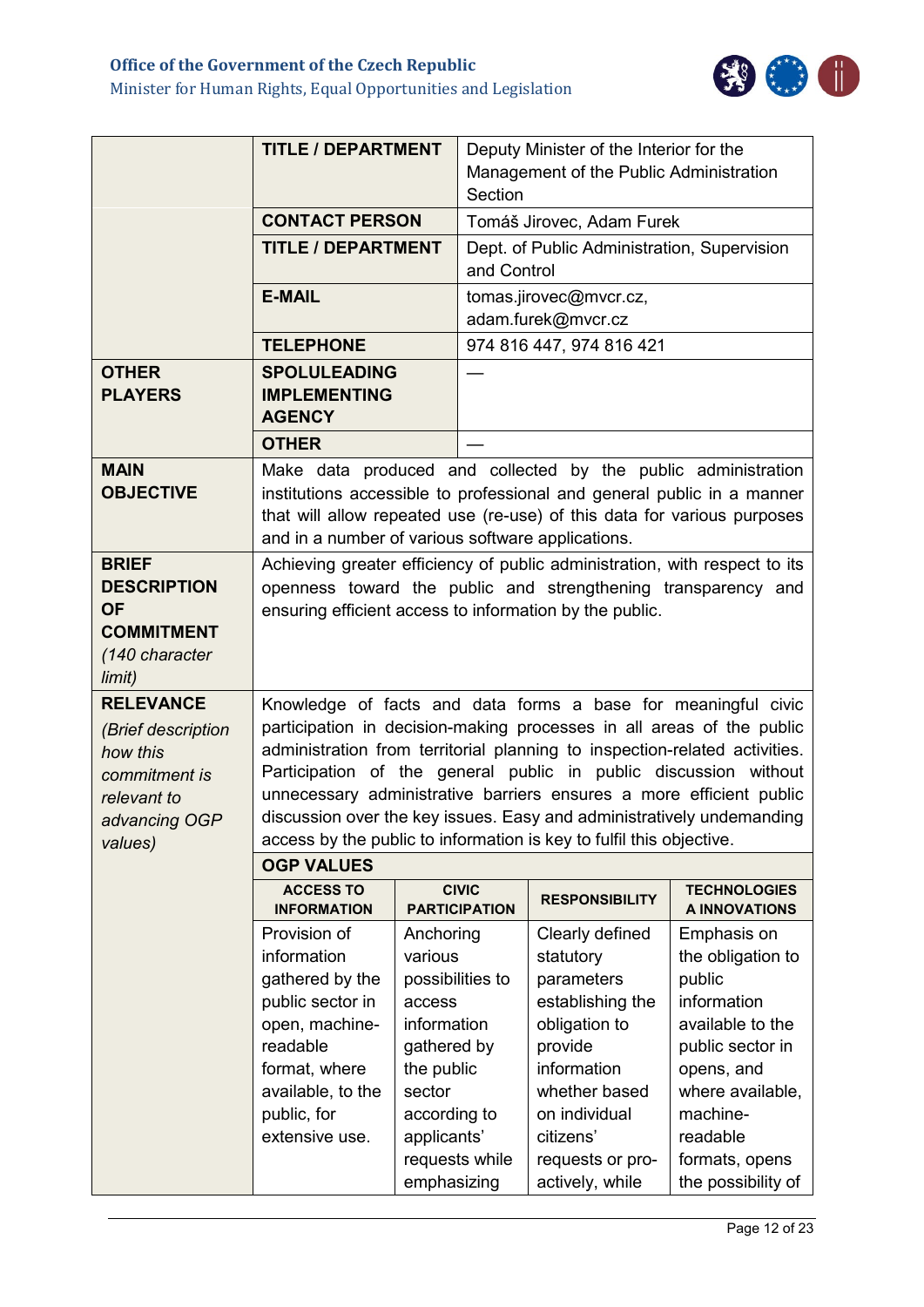## **Office of the Government of the Czech Republic**

Minister for Human Rights, Equal Opportunities and Legislation



|                                                                                                                                             |                                                                                                                                                                                                                                                                                                                                                                                                                                                                                                                                                                                                                                                                                                                                                                                                                                                                                                                                                                    | the necessity<br>to<br>accommodate<br>applicants,<br>where<br>possible, and<br>the request<br>does not<br>represent<br>inadequate<br>burden for<br>provider. | setting up a<br>system a<br>remedial<br>measures to be<br>available when<br>these requests<br>are not<br>accommodated<br>or control<br>mechanisms in<br>place to deal<br>with breaches<br>of the obligation | utilising this<br>information in<br>commercial and<br>non-profit<br>sphere. |
|---------------------------------------------------------------------------------------------------------------------------------------------|--------------------------------------------------------------------------------------------------------------------------------------------------------------------------------------------------------------------------------------------------------------------------------------------------------------------------------------------------------------------------------------------------------------------------------------------------------------------------------------------------------------------------------------------------------------------------------------------------------------------------------------------------------------------------------------------------------------------------------------------------------------------------------------------------------------------------------------------------------------------------------------------------------------------------------------------------------------------|--------------------------------------------------------------------------------------------------------------------------------------------------------------|-------------------------------------------------------------------------------------------------------------------------------------------------------------------------------------------------------------|-----------------------------------------------------------------------------|
|                                                                                                                                             |                                                                                                                                                                                                                                                                                                                                                                                                                                                                                                                                                                                                                                                                                                                                                                                                                                                                                                                                                                    |                                                                                                                                                              | to pro-actively<br>provide<br>information to<br>the public.                                                                                                                                                 |                                                                             |
| <b>AMBITION</b><br>(intended policy<br>results - how the<br>commitments<br>helps openness or<br>how the openness<br>improves<br>governance) | Openness of the public administration and provision / publication of<br>information in formats allowing simpler processing and subsequent<br>utilization will have positive influence on public control of administration,<br>which will in effect create pressure for better quality and efficient<br>management of public affairs and administration itself. We can also<br>expect a positive effect on economy based on more intensive and<br>efficient use of information produced by the public sector, by the private<br>sector.                                                                                                                                                                                                                                                                                                                                                                                                                             |                                                                                                                                                              |                                                                                                                                                                                                             |                                                                             |
| <b>COMPLETION</b>                                                                                                                           | <b>NOT STARTED</b>                                                                                                                                                                                                                                                                                                                                                                                                                                                                                                                                                                                                                                                                                                                                                                                                                                                                                                                                                 | <b>LIMITED</b>                                                                                                                                               | <b>SUBSTANTIAL</b>                                                                                                                                                                                          | <b>COMPLETED</b>                                                            |
| <b>LEVEL</b>                                                                                                                                |                                                                                                                                                                                                                                                                                                                                                                                                                                                                                                                                                                                                                                                                                                                                                                                                                                                                                                                                                                    |                                                                                                                                                              | X                                                                                                                                                                                                           |                                                                             |
| <b>DESCRIPTION</b><br>OF THE<br><b>RESULTS</b>                                                                                              | This commitment is being fulfilled through an amendment of Act<br>No. 106/1999 Coll., on Free Access to Information, as amended. The<br>bill amending the Act was approved (Resolution No. 17) on 14 January<br>2015 by the Czech government and subsequently submitted to the<br>Chamber of Deputies of the Czech Republic (lower house of the<br>Parliament). The Chamber of Deputies debated the government bill<br>under No. 395 and approved it on 8 July 2015. Subsequently the bill<br>passed to the Senate (upper house), where it was debated as bill No.<br>113. The bill was approved by the Senate on 12 August 2015 and<br>submitted for the President's signature. After signature, it was, in the<br>form of Act No. 222/2015 Coll. dated 12 August 2015, amending Act<br>No. 106/1999 Coll., on Free Access to Information, as amended,<br>promulgated on 10 September 2015 and published in the Collection of<br>laws, effective on the same day. |                                                                                                                                                              |                                                                                                                                                                                                             |                                                                             |
| <b>END DATE</b>                                                                                                                             | Completed on 10 September 2015                                                                                                                                                                                                                                                                                                                                                                                                                                                                                                                                                                                                                                                                                                                                                                                                                                                                                                                                     |                                                                                                                                                              |                                                                                                                                                                                                             |                                                                             |
| <b>NEXT STEPS</b>                                                                                                                           | Creation and publication of guidelines addressing changes that are<br>being implemented with regard to free access to information.                                                                                                                                                                                                                                                                                                                                                                                                                                                                                                                                                                                                                                                                                                                                                                                                                                 |                                                                                                                                                              |                                                                                                                                                                                                             |                                                                             |
| <b>ADDITIONAL INFORMATION</b>                                                                                                               |                                                                                                                                                                                                                                                                                                                                                                                                                                                                                                                                                                                                                                                                                                                                                                                                                                                                                                                                                                    |                                                                                                                                                              |                                                                                                                                                                                                             |                                                                             |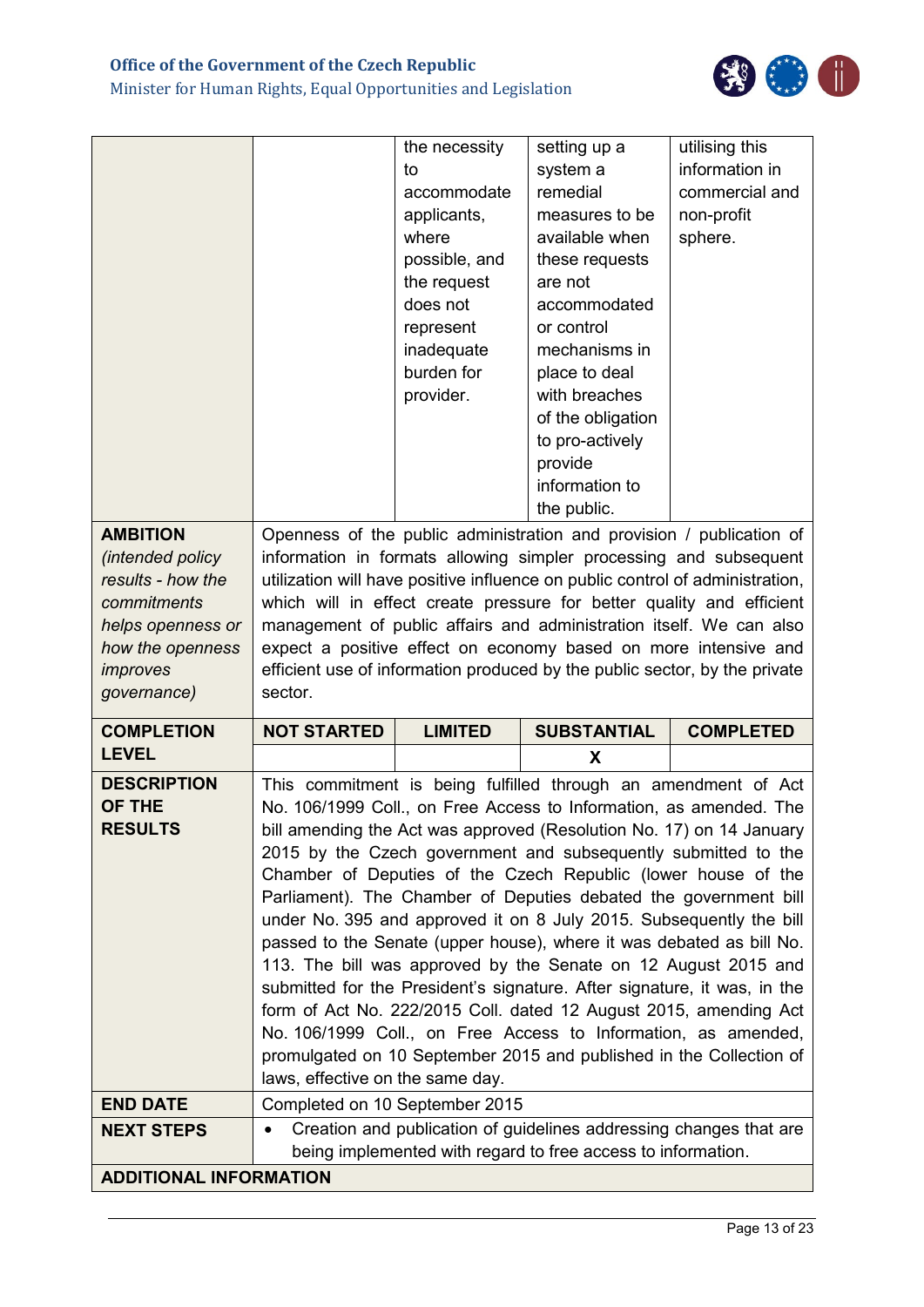

(Description on what remains to be achieved, risks and challenges to implementing the commitment)

The Ministry of Interior shall prepare, based on the final approved wording of the amendment, guidelines facilitating implementation of the adopted changes into practice.

## <span id="page-13-0"></span>**4.3 II/3 Improving access to data and information**

Same as the two previous commitments, this particular commitment formed a part of the first Action Plan for 2011 and responds to the OGP core values in the area of transparency and access to information. The objective of the updated commitment is to create infrastructure that will assist in increasing transparency by use of open data. Fulfilment of this commitment will be achieved in two stages: 1) opening and making data accessible, 2) drafting legislation creating a central catalogue of available data.

Using funding available under the Operational Programme Employment and Human Resources we have managed to draft guidelines and processes implementing open data and create the first part of data sets. Subsequently, we have also drafted guidelines for training for the public administration officials. In addition, we have put into operation the National Catalogue of Open Data, which already contains a significant part of data that were made accessible. With regard to the second stage of the commitment, i.e. creation of the legislative framework, we are currently in the process of preparing an amendment of the Act on Public Administration Information Systems, where planned deadline for approval of legislative changes is set in 2016. At present time, the bill is being commented on by various involved departments of state and we anticipate that the revised bill will be submitted to the government by the end of 2015.

|                                | II/3 Improving access to data and information               |                                                                                                   |  |  |  |
|--------------------------------|-------------------------------------------------------------|---------------------------------------------------------------------------------------------------|--|--|--|
| <b>RESPONSIBILITY</b>          | <b>LEADING</b><br><b>IMPLEMENTING</b><br><b>AGENCY</b>      | Ministry of Interior                                                                              |  |  |  |
|                                | <b>RESPONSIBLE</b><br><b>PERSON</b>                         | Jaroslav Strouhal                                                                                 |  |  |  |
|                                | <b>TITLE / DEPARTMENT</b>                                   | Deputy Minister of the Interior responsible<br>for management of ICT Section                      |  |  |  |
|                                | <b>CONTACT PERSON</b>                                       | Tomáš Kroupa                                                                                      |  |  |  |
|                                | <b>TITLE / DEPARTMENT</b>                                   | Head of the Strategy and Standardization<br>Unit, Department of Chief Architect of<br>eGovernment |  |  |  |
|                                | <b>E-MAIL</b>                                               | tomas.kroupa@mvcr.cz                                                                              |  |  |  |
|                                | <b>TELEPHONE</b>                                            | 974 816 208 / 734 267 031                                                                         |  |  |  |
| <b>OTHER</b><br><b>PLAYERS</b> | <b>SPOLULEADING</b><br><b>IMPLEMENTING</b><br><b>AGENCY</b> |                                                                                                   |  |  |  |
|                                | <b>OTHER</b>                                                |                                                                                                   |  |  |  |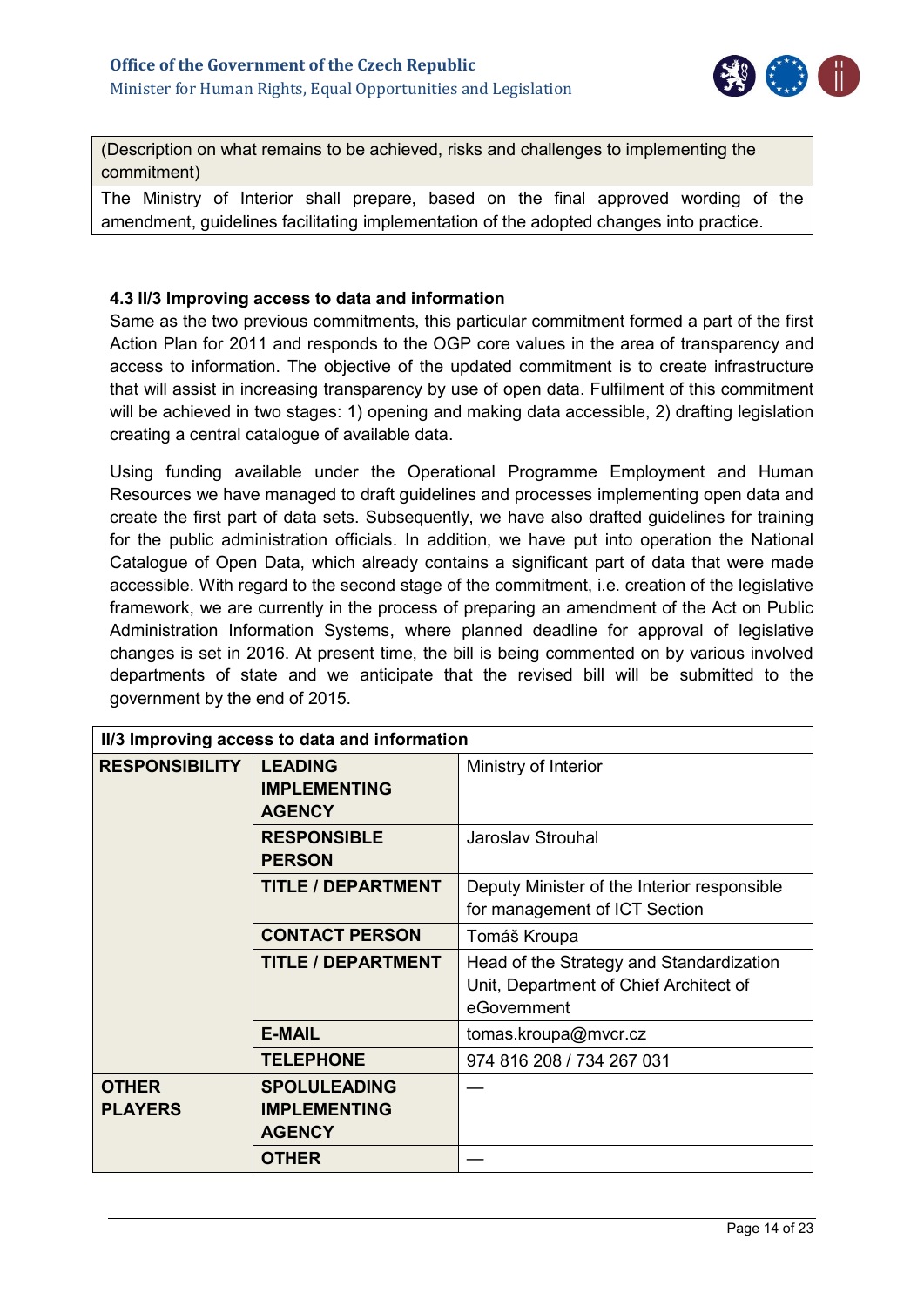

| <b>MAIN</b><br><b>OBJECTIVE</b>                                                                  | Make data gathered and created by the public administration accessible<br>to professional and general public in a manner allowing their use for<br>various proposes and in a number of software applications. These<br>applications are created by the public (by professional public typically<br>themselves) which may result in reducing the public administration                                                                                                                                                                                                                                                                                                                                                                                                                                                                                                                                                                                                                                                                                                                                |                                                                                                                                                       |                                                                                                                                                                        |                                                                                                                                                                    |  |
|--------------------------------------------------------------------------------------------------|------------------------------------------------------------------------------------------------------------------------------------------------------------------------------------------------------------------------------------------------------------------------------------------------------------------------------------------------------------------------------------------------------------------------------------------------------------------------------------------------------------------------------------------------------------------------------------------------------------------------------------------------------------------------------------------------------------------------------------------------------------------------------------------------------------------------------------------------------------------------------------------------------------------------------------------------------------------------------------------------------------------------------------------------------------------------------------------------------|-------------------------------------------------------------------------------------------------------------------------------------------------------|------------------------------------------------------------------------------------------------------------------------------------------------------------------------|--------------------------------------------------------------------------------------------------------------------------------------------------------------------|--|
| <b>BRIEF</b><br><b>DESCRIPTION</b><br><b>OF</b><br><b>COMMITMENT</b><br>(140 character<br>limit) | costs related to presenting these data to the public.<br>Creation of basic infrastructure improving transparency using open<br>data. Includes legislative, methodological and education-related<br>activities, as well as technology running the central catalogue.                                                                                                                                                                                                                                                                                                                                                                                                                                                                                                                                                                                                                                                                                                                                                                                                                                  |                                                                                                                                                       |                                                                                                                                                                        |                                                                                                                                                                    |  |
| <b>RELEVANCE</b><br>(Brief description<br>how this                                               | several levels.                                                                                                                                                                                                                                                                                                                                                                                                                                                                                                                                                                                                                                                                                                                                                                                                                                                                                                                                                                                                                                                                                      |                                                                                                                                                       | This commitment aims to introduce principles supporting open data. An<br>OGP core value emphasizes implementation of these principles on                               |                                                                                                                                                                    |  |
| commitment is<br>relevant to<br>advancing OGP<br>values)                                         | Accessibility of primary and statistical data describing activities of the<br>public administration institutions will provide a tool for the public to<br>effectively control performance and efficiency of individual institutions. It<br>will also facilitate considerable insight into the management of large<br>public budgets and assets.<br>Ready availability of large amounts of data that are gathered by public<br>institutions will facilitate development of the knowledge economy.<br>Publicly accessible data will make research and discovery of new<br>knowledge using data coming from various extensive sources<br>considerably easier. Regular publication of data sets remains the key<br>prerequisite for creation of a number of software applications for<br>commercial and non-commercial use.<br>Knowledge of facts and familiarity with data forms the basis for<br>a meaningful civic participation in decision-making processes in all<br>areas of public administration, starting with territorial planning and<br>ending with focus of inspection-related activities. |                                                                                                                                                       |                                                                                                                                                                        |                                                                                                                                                                    |  |
|                                                                                                  | <b>OGP VALUES</b><br><b>ACCESS TO</b><br><b>INFORMATION</b>                                                                                                                                                                                                                                                                                                                                                                                                                                                                                                                                                                                                                                                                                                                                                                                                                                                                                                                                                                                                                                          | <b>CIVIC</b><br><b>PARTICIPATION</b>                                                                                                                  | <b>RESPONSIBILITY</b>                                                                                                                                                  | <b>TECHNOLOGIES A</b><br><b>INNOVATIONS</b>                                                                                                                        |  |
|                                                                                                  | Pro-active<br>publication of<br>hitherto difficult-<br>to-access data<br>produced by<br>the public<br>administration.                                                                                                                                                                                                                                                                                                                                                                                                                                                                                                                                                                                                                                                                                                                                                                                                                                                                                                                                                                                | Facilitating<br>creation of<br>software<br>applications for<br>civic<br>participation in<br>decision-<br>making and<br>control over<br>relevant data. | Definition of the<br>rights and<br>obligations of the<br>public<br>administration<br>bodies by statute<br>with regard to<br>publication /<br>making data<br>accessible | Provision of<br>data will<br>facilitate<br>creation of new<br>methods of<br>commercial and<br>non-commercial<br>presentations of<br>data produced<br>by the public |  |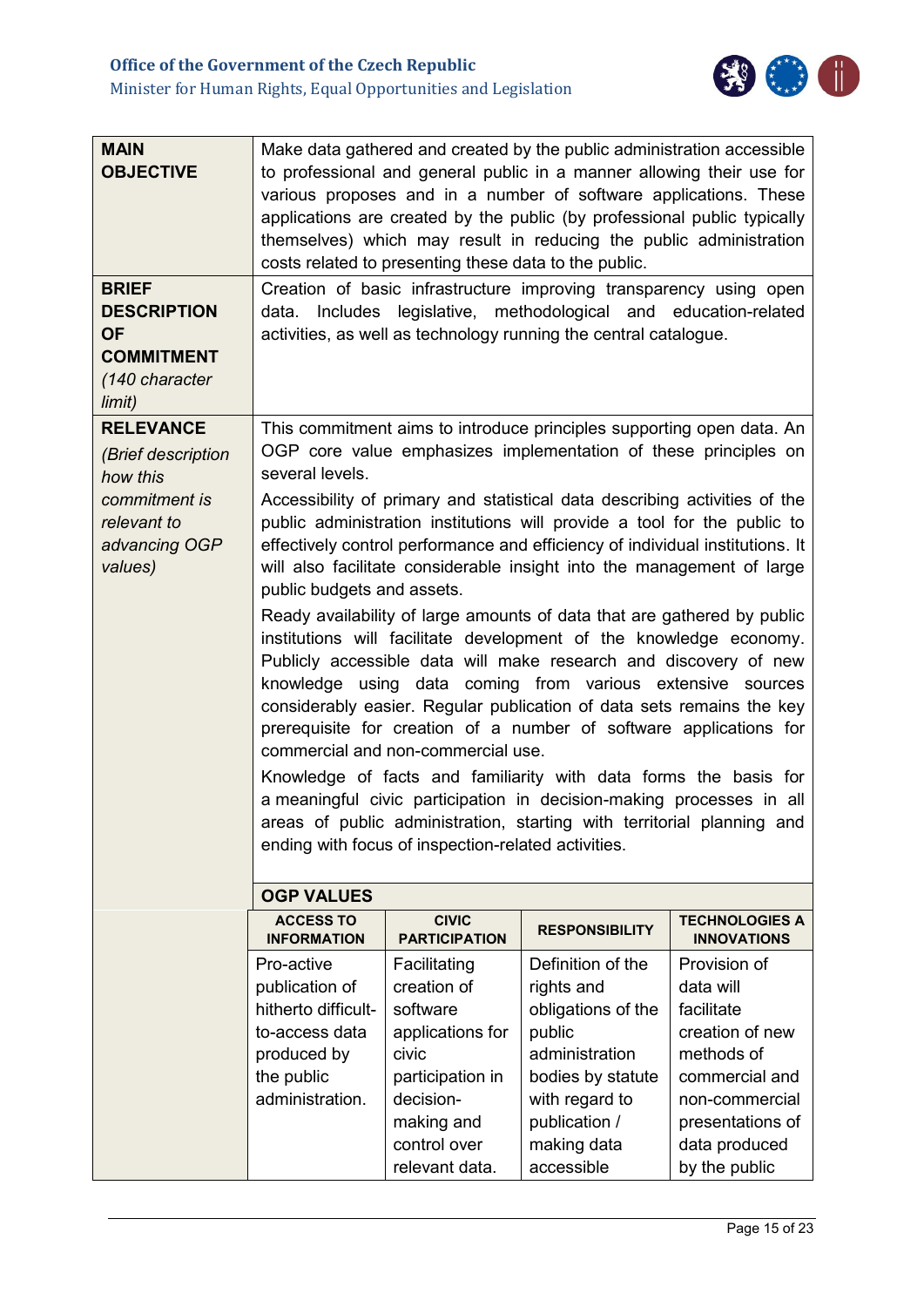

| <b>AMBITION</b><br>(intended policy<br>results - how the<br>commitments<br>helps openness<br>or how the<br>openness<br>improves<br>governance) | accessible to citizens and other entities.           |                | a central<br>evidence of open<br>data, as well as<br>recommendation<br>as to the internal<br>responsibilities<br>within<br>organizations.<br>Uniform methodological procedure for opening data, including provision<br>of sample data sets will facilitate faster, respectively more efficient<br>opening of public administration data, which will eliminate potential<br>barriers to dissemination of open data in the public sector.<br>The consequences include the opportunity of boosting the economy<br>based on services and products that are based on innovative use of<br>data, as well as the opportunity of supporting change within the public<br>administration to achieve open administration, which is transparent and                                                                                                                                                                                                                                                                                                                                                                                                                                                                                                                                                                                                                                                                                                                                                                                                                                                                                                                                                                                                | administration<br>by private and<br>non-profit<br>entities. |
|------------------------------------------------------------------------------------------------------------------------------------------------|------------------------------------------------------|----------------|----------------------------------------------------------------------------------------------------------------------------------------------------------------------------------------------------------------------------------------------------------------------------------------------------------------------------------------------------------------------------------------------------------------------------------------------------------------------------------------------------------------------------------------------------------------------------------------------------------------------------------------------------------------------------------------------------------------------------------------------------------------------------------------------------------------------------------------------------------------------------------------------------------------------------------------------------------------------------------------------------------------------------------------------------------------------------------------------------------------------------------------------------------------------------------------------------------------------------------------------------------------------------------------------------------------------------------------------------------------------------------------------------------------------------------------------------------------------------------------------------------------------------------------------------------------------------------------------------------------------------------------------------------------------------------------------------------------------------------------|-------------------------------------------------------------|
| <b>COMPLETION</b>                                                                                                                              | <b>NOT STARTED</b>                                   | <b>LIMITED</b> | <b>SUBSTANTIAL</b>                                                                                                                                                                                                                                                                                                                                                                                                                                                                                                                                                                                                                                                                                                                                                                                                                                                                                                                                                                                                                                                                                                                                                                                                                                                                                                                                                                                                                                                                                                                                                                                                                                                                                                                     | <b>COMPLETED</b>                                            |
| <b>LEVEL</b>                                                                                                                                   |                                                      |                | X                                                                                                                                                                                                                                                                                                                                                                                                                                                                                                                                                                                                                                                                                                                                                                                                                                                                                                                                                                                                                                                                                                                                                                                                                                                                                                                                                                                                                                                                                                                                                                                                                                                                                                                                      |                                                             |
| <b>DESCRIPTION</b><br>OF THE<br><b>RESULTS</b>                                                                                                 | plan.<br>the created final guidelines and standards. |                | We have created a free-of-charge eLearning training course for the<br>public administration sector dealing with "Open data." We have also<br>opened a free-of-charge training, whose dates are tailored to demand<br>for training. Both education-related commitments are implemented by<br>the Institute for Public Administration Prague according to predefined<br>We are also implementing a project to create guidelines and standards<br>for publication of open public administration data, which should be<br>completed on 30 November 2015, i.e. with a 8-month delay according to<br>plan. This project is co-financed from the European Operational<br>Programme Employment and Human Resources. This project produced<br>draft guidelines and processes for implementing open data policies<br>within various public administration institutions and bodies. This also<br>produced a set of standards for 121 cross-section data sets. These<br>guidelines and standards have been undergoing validation since 1 July<br>2015 at individual public administration institutions, and the final<br>guidelines and standards will be produced integrating the comments<br>received during this validation. These individual institutions involved in<br>the validation are provided all required support in order to implement<br>their open data politicises and publication. Before this project is<br>completed, we will organized 10 rounds of training to train at least 108<br>public administration officials in issues related to open data and use of<br>The above project for creation of guidelines will also produce a draft of<br>legislative bill anchoring open data principles, especially in relation to the |                                                             |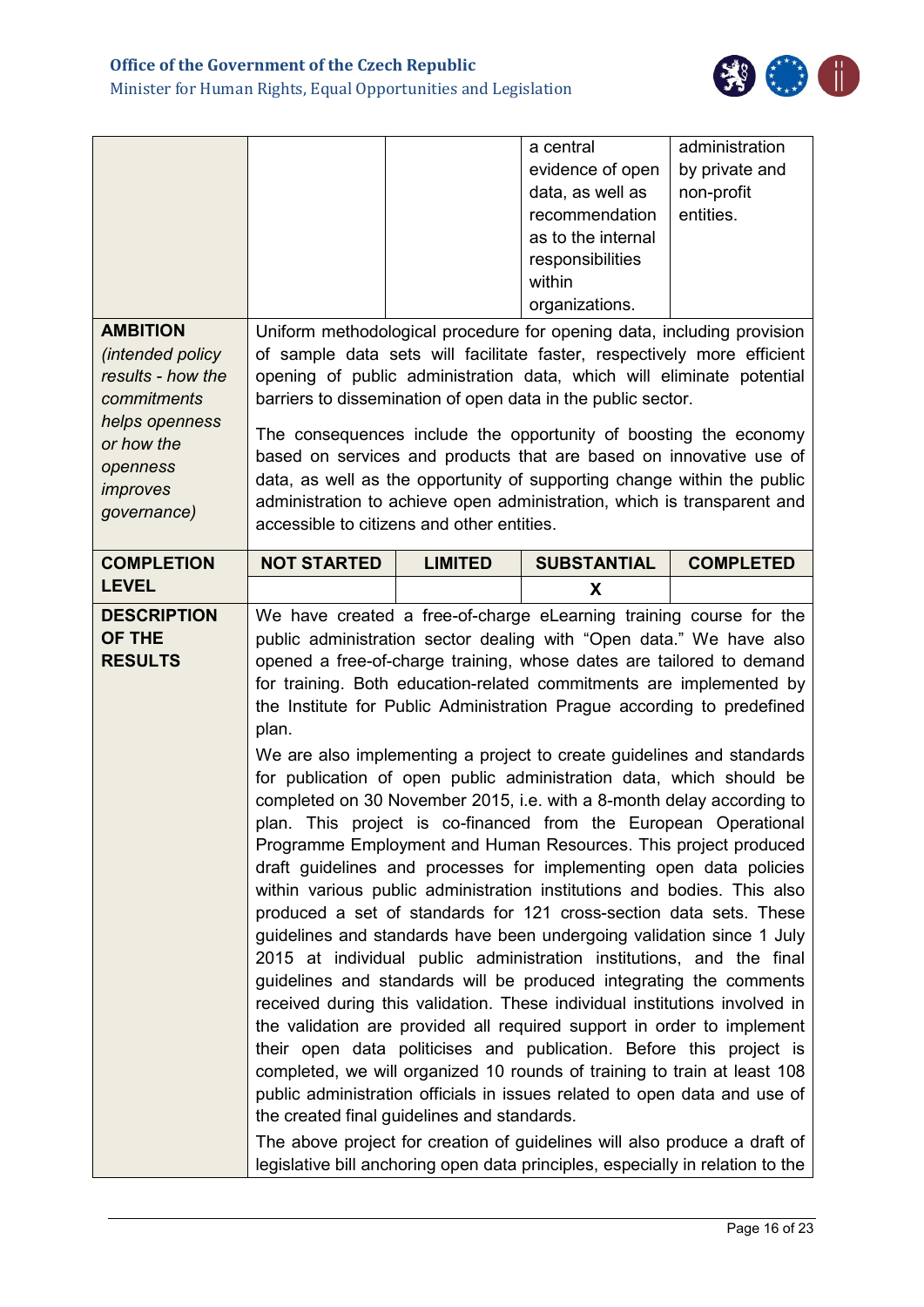

|                   | Act on Public Administration Information Systems, with an effect on the    |
|-------------------|----------------------------------------------------------------------------|
|                   | Act on Free Access to Information, Act on Controls and the Copyright       |
|                   |                                                                            |
|                   | Act. Certain selected types of data will be published mandatorily by law.  |
|                   | Among these mandatory open data will be data sets, for instance, in        |
|                   | areas such as: control activities and offers of unnecessary assets to      |
|                   | other public administration bodies. The planned deadline for submission    |
|                   | of this bill is the end of 2015 and its approval is anticipated in 2016.   |
|                   | The Czech National Catalogue of Public Administration Open Data            |
|                   | (NCPAOD) was put into operation as planned on 10 April 2015, i.e. 7        |
|                   | weeks before the plan. As of 25 July 2015 there were 85 data sets          |
|                   | provided by 8 public administration institutions, including Ministries,    |
|                   | central bureaus, regional authorities and municipalities. The catalogue is |
|                   | published / available at the Public Administration Portal at data.gov.cz.  |
|                   | This catalogue contains, among other, the following metadata: name,        |
|                   | description, curator, periodicity and updates, relevant time period,       |
|                   | geographical area, key words and other. Detailed description of the        |
|                   | catalogue system is provided at opendata.gov.cz or at data.gov.cz.         |
| <b>END DATE</b>   | 31 December 2016                                                           |
| <b>NEXT STEPS</b> | 1. Completion of the final wording of the Open Data Publication            |
|                   | Guidelines and Standards - by 30 November 2015                             |
|                   | 2. Training in open data publication – continuous in 2015 and 2016         |
|                   | 3. Development of the NCPAOD and its connection to the                     |
|                   | European Catalogue (harvesting interface) – continuously                   |
|                   | 4. Adoption of legislative bill on open data - during 2016                 |
|                   | 5. Provision of methodological support to involved institutions with       |
|                   | regard to publication of their data – continuous.                          |

## **ADDITIONAL INFORMATION**

(Description on what remains to be achieved, risks and challenges to implementing the commitment)

This commitment will be completed as soon as the already ongoing activities will have been finalised. The largest risk affecting completion lies in the uncertain legislative process implementing open principle data principles into the Czech legal environment. It is very easy to implement considerable changes into the bill during the debates in the Parliament. Another challenge lies in precisely defining the list of data (sets) which are to be mandatorily published by the public administration institutions in the open data format.

Another issue that has not be resolved is the future support to be provided to public administration institutions during opening of their data. During 2015 this support will be provided by the project team that is preparing the open data guidelines and standards. Future support is however not ensured, we anticipate that we will use funding available under the Operational Programme Employment.

This commitment is also related to a planned activity to be undertaken by the Ministry of Interior aiming to provide financial support toward modifications of public administration institutions' information systems so that they are able to export data and provide periodical updates.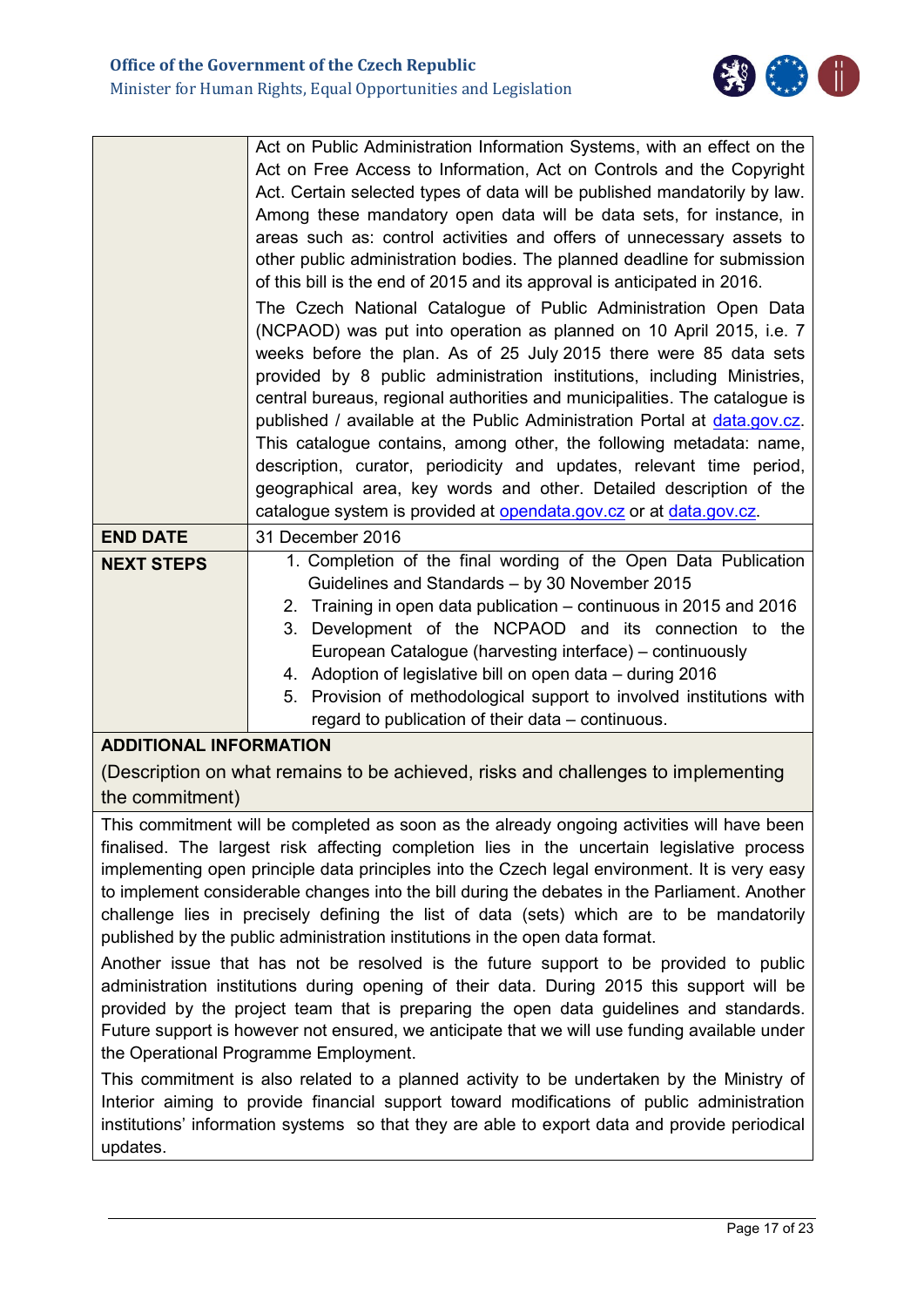

## <span id="page-17-0"></span>**5 Progress on Eligibility Criteria**

During the process of amending Act No. 106/1999 Coll., on Free Access to Information, which is the chief legislative tool to put into effect commitment "II/2 Streamlining the system of free access to information," the Ministry of Interior published at its website the corresponding bill, above and beyond its commitment to facilitate public debate. The bill was therefore provided for comments to the general public, and about 10 entities used this opportunity to submit comments. Ministry of Interior subsequently asked some of the submitters to attend meetings at the Ministry (Civic association 'Oživení' and Open Society), which are considered to be important NGOs in the areas of rights to information and transparency of public administration. These public consultations and subsequent meetings raised several changes, which were integrated into the draft bill. Ministry of Interior thus facilitated a public debate on this amendment that ran concurrent to the standard interdepartmental comments procedure.

With respect to commitment "II/3 Improving access to data and information" IRM recommended to broaden the list of databases that should comply with the open data standards in the future. IRM recommended including the 'Library of legislation in preparation' among the shared databases. Despite that this task has not been included in either of the two OGP Action Plans, it is in line with the Anti-Corruption Action Plan for 2015, which had been approved by the Czech government on 15 December 2014 (Resolution No. 1057). Czech Republic thus decided to make this Library accessible to the public in the form of the portal available at<https://apps.odok.cz/kpl> ("**eKlep for the public**"). The public thus newly has access to all legislative materials including comments and opinions formulated by the Government Legislative Council.

## <span id="page-17-1"></span>**6 Peer Exchange and Learning**

## <span id="page-17-2"></span>**6.1 Conference of the national contact points in OGP member countries**

Czech Republic representatives took part in the **Conference of the national contact points in European OGP member countries in Tbilisi**, Georgia. This conference was designed for government coordinators at working level. The chief aim of the Conference was to strengthen cooperation and share expertise within the OGP community. The objective of the conference was to share experiences of the national officers in relation to the country's membership in the OGP and in relation to fulfilling accepted commitments. The conference was attended by more than 30 member countries, OGP working group, IRM and by the multilateral partners (OECD, World Bank, Council of Europe, GRECO etc.). The conference served for exchange of experiences between the European countries, which can assists the member countries in faster implementation of ambitious reforms in the area of open government. The conference also introduced the most up-to-date approaches to organizing consultations with the civic society, to creating national action plans and training courses, to implementing accepted commitment and to coordinating, in general terms and in line with the new four-year OGP strategy 2015 - 2018 successful OGP processes on national level.

Knowledge obtained at this conference will be fully used in drafting of this Self-Assessment Report, as well as in the future reports describing fulfilment of commitment arising from the Second Action Plan and additionally, in creating the future third Action Plan in the first half of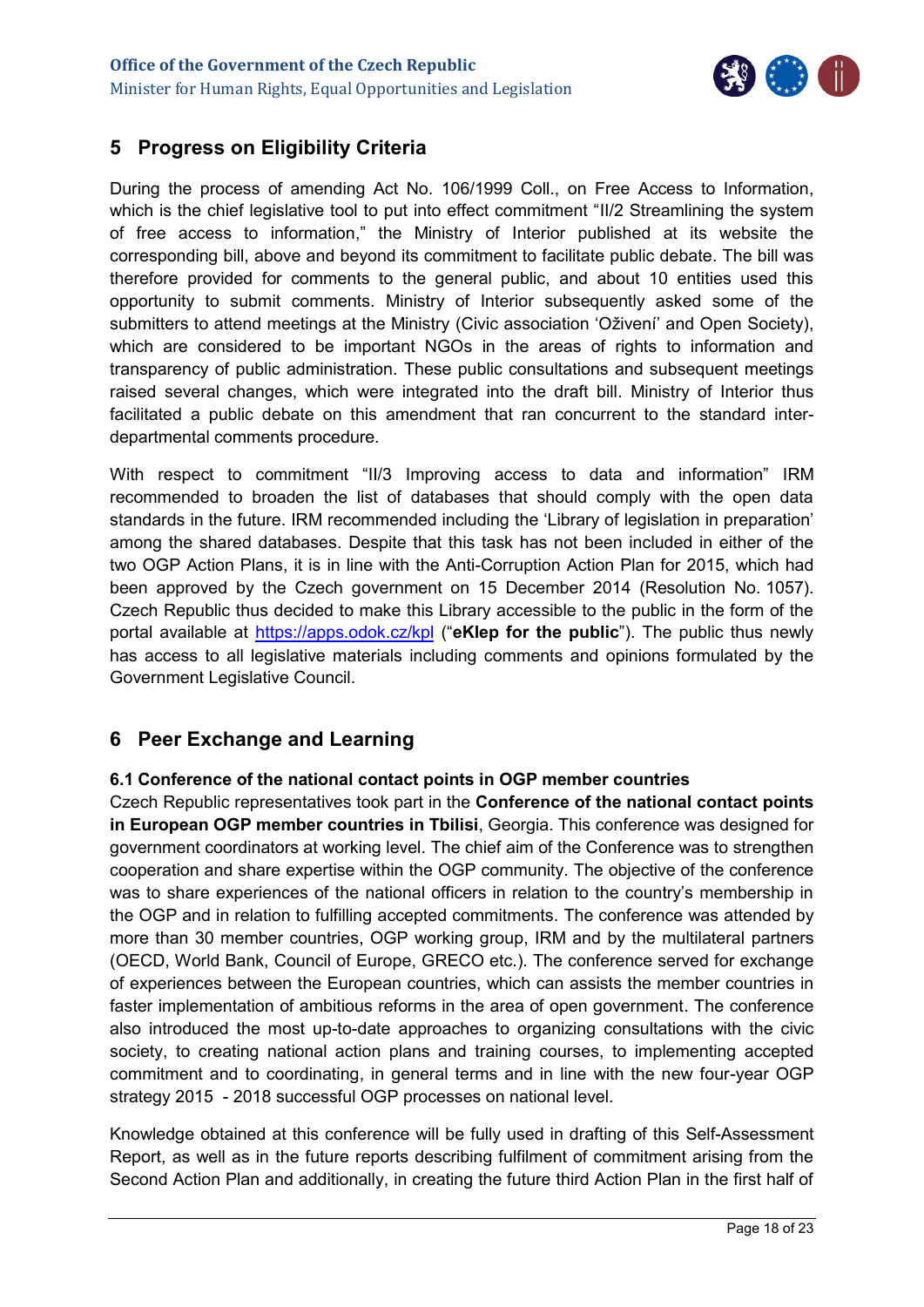

2016. Czech Republic obtained the necessary feedback at the conference in connection how it should proceed in order to define and implement additional commitments as the OGP member. We have also gained many new contacts in other member countries in Europe and in associated organizations.

## <span id="page-18-0"></span>**6.2 Discussions with the European Commission**

A number of meetings took place between the representatives of the Czech Ministry of the Interior and the European Commission, primarily focusing on commitment "II/1 Adoption of a new Act on Civil Service ensuring depolitisaticisation, professionalization and stabilisation of public administration and its implementation into practice." There were three meetings between January and April 2015. The European Commission was informed by the Ministry about the progress and method of implementing the Act on Civil Service in the Czech Republic. The European Commission will continue to monitor individual steps and provide its recommendations and opinions. This monitoring by the European Commission will help Czech Republic in successful implementations of principles contained in this key law.

## <span id="page-18-1"></span>**6.3 Conference organized by the Ministry of Interior**

Ministry of the Interior organized a conference dealing with commitment "II/2 Streamlining the system of free access to information" on 27 November 2014 with the title **"Right to information vs protection of information"** which was attended by representatives of Germany and Austria. The conference discussed actual issues related to implementing the right to information in the Czech Republic and experience with the same processes abroad, and with searching new ways of improving legal framework for provision of information in the Czech Republic. Specifically the attendees discussed issues relating to protection of applicants, including the possibility of establishing an institute of 'information commissioner', issues related to personal protection and personal data and the right to information and issues relating to potential abuse of the right to information by applicants. The conference was streamed on-line, with the audience being able to submit questions.

## <span id="page-18-2"></span>**7 Conclusions, Other Initiatives and Next steps**

### <span id="page-18-3"></span>**7.1 Lesson learned**

Czech Republic has created the second OGP Action Plan, whose chief objective is to implement commitment which the country adopted already in 2011. In order to fulfil this objective the Czech Republic utilized a large number of recommendations formulated by the IRM and published its Second Action Plan, which elaborated in more detail its previous commitments. The IRM evaluation conclusions represented a big contribution toward the created of the Second Action Plan and will without doubt contribute also to creation of the future OGP documents.

Despite great progress in completing individual commitments we must admit that there were certain delays during the legislative process following the approvals issued by the government, primarily with respect to steps which require legislative action and result in laws. The government will strive to prevent similar delays in the subsequent OGP National Action Plans. All newly accepted commitments will have a timeline that will appropriately respect potential protraction of individual phases within the legislative process.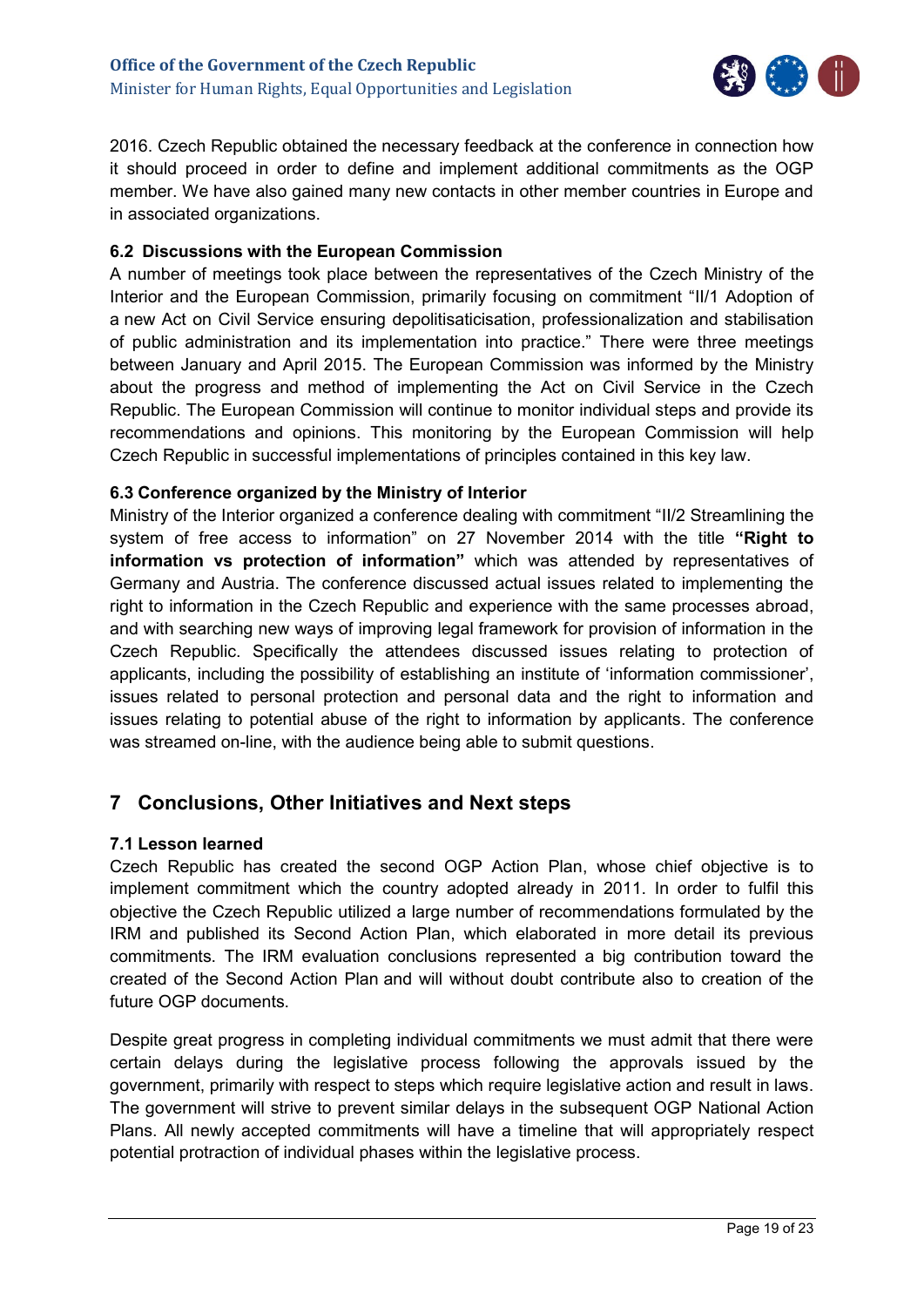

It was practically impossible to organize broader consultations with the public as the first systemization and creation of civil service status (as of 1 July 2015) took place over a very short period of time (within six months) since the adoption of the Act on Civil Service, including preparation of implementing regulations, civil service instructions, guidelines and competition for new positions as well as coordination of civil service authorities. All consultations focused on the representatives of the civil service authorities. This fact will be reflected during creation of new commitments and the Czech Republic will in the future strive to observe OGP requirements to involve the general public in an appropriate and thorough consultation process. We would however like to note that all implementing regulation, related guidelines, civil service instructions drafted by the Deputy Minister of the Interior for the Civil Service, opinions of the Section for the Civil Service, responses provided by them to repeated questions have been continuously published at [www.mvcr.cz.](http://www.mvcr.cz/)

### <span id="page-19-0"></span>**7.2 Other initiatives**

The values promoted by OGP are very closely related to fulfilment of the Government Anti-Corruption Conception for the Years 2015 to 2017 as well as to the annual Anti-Corruption Action Plan, which is based on the government Conception. These documents formulate 4 priority areas, of which 3 are closely related to the OGP core values:

- **Efficient and independent executive;**
- Transparency and free access to information;
- Development of civil society.

The Czech government defined a number of tasks within these three areas of action, which fulfil the essence of values and key challenges formulated by the OGP and which develop them further. One of the initiatives, which were defined by the Czech government above the framework of standing agreements with OGP, was making the Electronic library of legislative process ("eKlep") open to the public. All legislative documents will be now newly available to the general public, which will facilitate more civic participation in decision-making processes and management of public affairs, which form the necessary prerequisite to functional and democratic state pursuing rule of law. Another initiative underway at present time is adoption of legislation protecting whistle-blowers, which will further deepen potential civic involvement.

A great success has been achieved, outside the formulated OGP activities, in relation to commitment "II/1 Adoption of a new Act on Civil Service ensuring depolitisaticisation, professionalization and stabilisation of public administration and its implementation into practice" in the form of building the Civil Service Information System, which is used by all civil service authorities and which also provides data to the general public. This information system was put into operation, according to the Act on Civil Service, by 1 January 2017, but it has been already in operation on 1 July 2015. This information system provides the public to with the opportunity to work with the civil servants database, see what civil service examination were taken and what positions are vacant within the civil service.

### <span id="page-19-1"></span>**7.3 Next steps**

Czech Republic will make every effort to fulfil its commitments toward OGP in the most efficient and high-quality manner. Czech Republic will, in the coming period, strive to interconnect future legislative steps of the government with the key challenges and values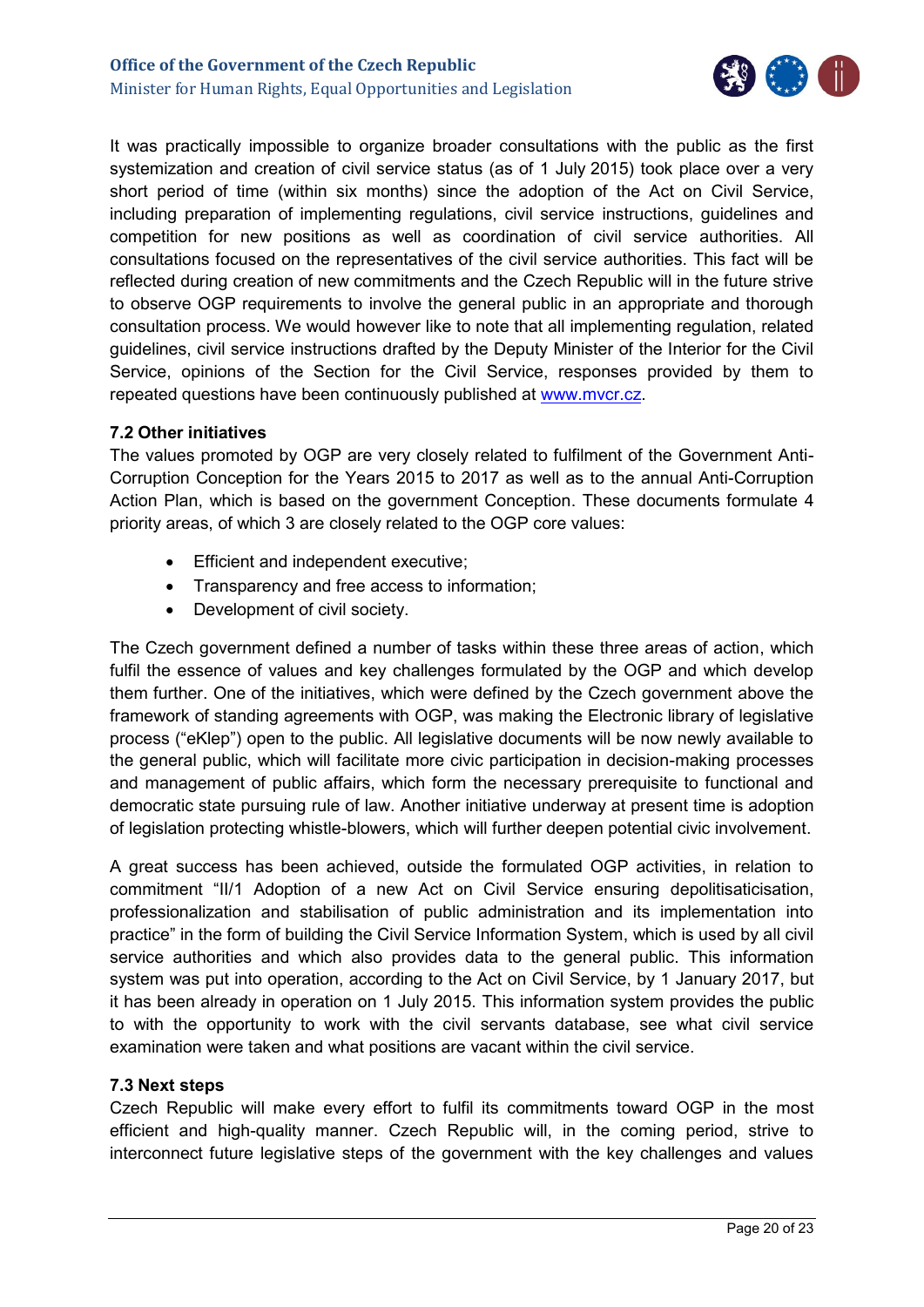

defined by the OGP. The government drafts its anti-corruption policies and open-government guidelines with the full appreciation of its membership in the OGP.

One of the future objectives of the Czech Republic is to implement a more inclusive and extensive consultations during creation of the national action plan and self-assessment reports. These thorough consultations are one of the most important aspects during creation of new documents and the Czech Republic will make every effort to facilitate participation of extensive participation in the process on the part of professional and general public, which will assist in searching for new commitment and routes for their fulfilment. Cooperation with the IRM represents a key part of the process resulting in the self-assessment reports and the future Third Action Plan.

## <span id="page-20-0"></span>**7.4 Conclusion**

OGP's supervision over the fulfilment of commitments adopted by the Czech Republic has a positive impact on the legislative changes, which relate to the areas of public administration transparency and open access to information. Thanks to these changes, we have managed to deepen the interconnection between the public administration and the professional and general public as well as NGOs that are active in these fields. All in all, Czech Republic is well poised to create and apply a responsible system of **open government,** which enables civic participation and facilitated public control, and which is the key to making functioning of the country more efficient and to facilitating mutual development of the entire country. Thanks to OGP, among other, Czech Republic adopted Act on Civil Service, which strengthens all aspects of open government. When all commitments specified here will have been fully completed, the public will have access to a wealth of information produced and collected by the public administration institutions. These data, readily accessible to general public, will facilitate better involvement in the management and decision-making of the state.

All individual commitments hereunder may be pronounced to have been substantially completed. Each of the commitments required that a legislative action is taken, which would define clear rules, whether concerning functioning of administration of the state, or making information available to the public. Within the framework of commitment defined as "II/1 Adoption of a new Act on Civil Servants ensuring depolitisaticisation, professionalization and stabilisation of public administration and its implementation into practice" we have adopted Act No. 234/2014 Coll., on Civil Service, which represents the material part of this commitment's fulfilment. This Act is accompanied by other regulation. The law already came into effect and at present time we are implementing it in practice, same as its 15 implementing regulations. Amendment of Act No. 106/1999 Coll., on Free Access to Information, which falls under commitment "II/2 Streamlining the system of free access to information," already completed its legislative process and is currently awaiting signature by the President of the republic. The last legislative action, falling under commitment "II/3 Improving access to data and information" will be submitted for inter-departmental comments procedure in September 2015. However, the most important step within the framework of this commitment was creation of clear open data publication guidelines, which are currently being finalised. Czech Republic is thus right on track in fulfilling all three commitments, which it adopted in 2011 in its first Action Plan, and which subsequently formed a part of the Second Action Plan of the Open Government Partnership Action Plan of Czech Republic 2014 – 2016 on time.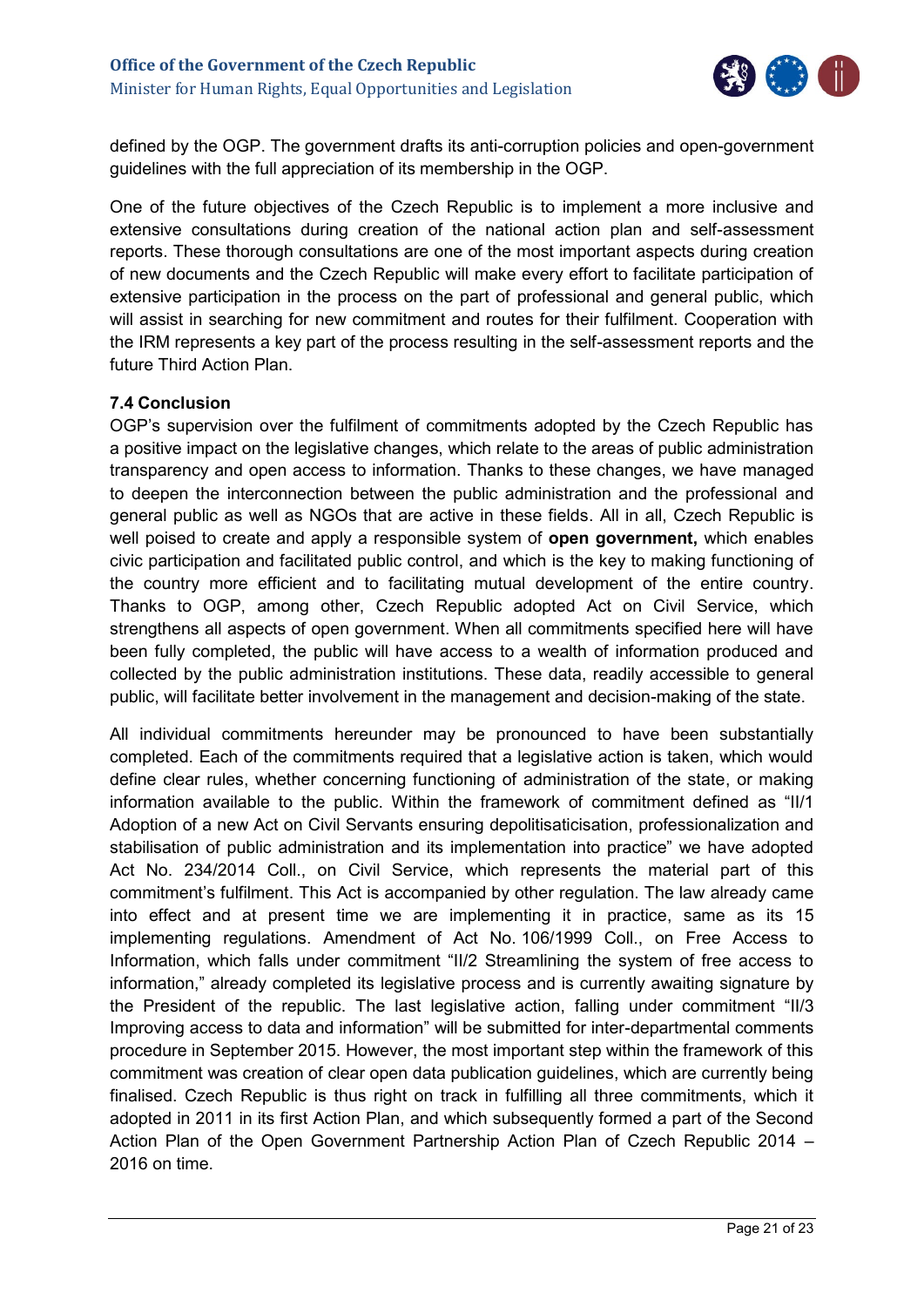

## <span id="page-21-0"></span>**8 Annex**

## <span id="page-21-1"></span>**8.1 Published legislation and legislation being drafted**

Published legislation and legislation being drafted relating to commitment defined as "II/1 Adoption of a new Act on Civil Service ensuring depolitisaticisation, professionalization and stabilisation of public administration and its implementation into practice".

### **Published legislation:**

- I. Implemented by the Ministry of the Interior
	- **1. Government regulation defining fields of civil service–** No. 4/2015 Coll. dated 22 December 2014, promulgated 5 January 2015 becoming effective on that same date. This regulation was abolished on 4 May 2015 and replaced by a complex government regulation onfields of civil service.
	- **2. Decree defining the form of civil service identity card for officers authorized to carry out controls of civil service status in civil service authorities** – No. 63/2015 Coll. dated 30 March 2015, promulgated 7 April 2015 and becoming effective on 15 April 2015.
	- **3. Government Regulation on rules for organization of civil service authorities –** No. 92/2015 Coll. dated 8 April 2015, promulgated 20 April 2015, when it also became effective.
	- **4. Government Regulation on fields of civil service–** No. 106/2015 Coll. dated 22 April 2015, promulgated 4 May 2015, when it also became effective.
	- **5. Government Regulation on details of civil service assessment and the link of achieved results to the personal bonuses of evaluated civil servants –** No. 134/2015 Coll. dated 8 June 2015, promulgated 16 June 2015 and becoming effective on 1 July 2015.
	- **6. Government Regulation on other cases in which an individual may be awarded a civil service status for a fixed term –** No. 137/2015 Coll. dated 8 June 2015, promulgated 16 June 2015 and becoming effective on 1 July 2015.
	- **7. Government Regulation on other impediments to civil service, during which civil servants are entitled to salary –** No. 135/2015 Coll. dated 8 June 2015, promulgated 16 June 2015 and becoming effective on 1 July 2015.
	- **8. Government Regulation on equality of certain examinations and professional qualifications within the special part of the civil service examination –** No. 136/2015 Coll. dated 8 June 2015, promulgated 16 June 2015 and becoming effective on 1 July 2015.
	- **9. Government Regulation on serving from another location and on the rules for creating conditions for work life balance with the civil service –** No. 144/2015 Coll. dated 15 June 2015, promulgated 23 June 2015 and becoming effective on 1 July 2015.
	- **10. Government Regulation on measures relating to whistleblowing –** No. 145/2015 Coll. dated 15 June 2015, promulgated 23 June 2015 and becoming effective on 1 July 2015.
	- **11. Government Regulation on the serving at locations outside the Czech Republic during public holidays –** No. 161/2015 Coll. dated 24 June 2015, promulgated 1 July 2015 when it also became effective.